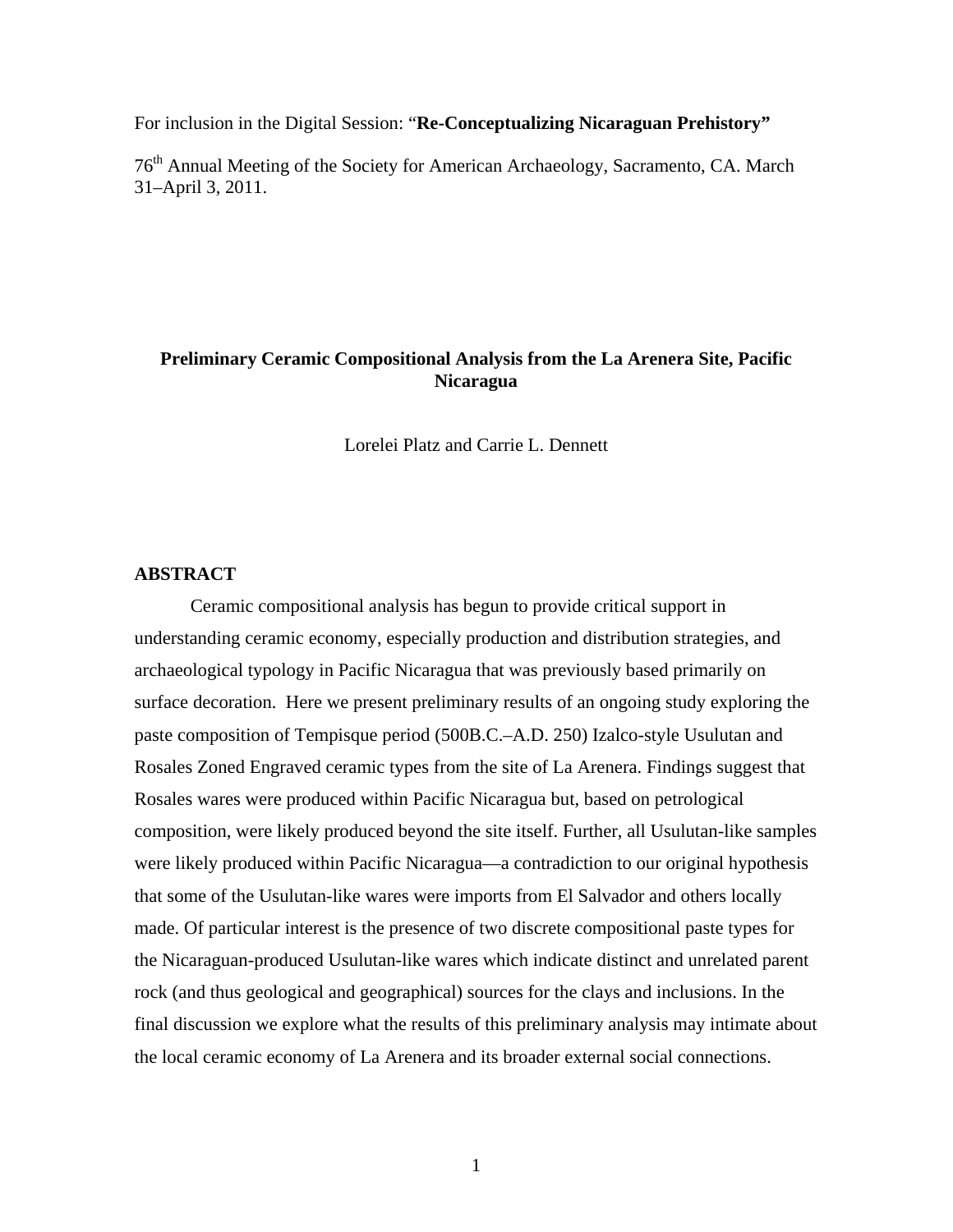# **INTRODUCTION**

When we began our preliminary research for this paper the goals were relatively modest; we wanted to—through a combination of quantitative and qualitative petrological compositional analyses—both create a description of and identify the relationship between what we believed were (1) imported Usulutan ceramics and, (2) locally-produced Usulutan imitation and Rosales Zoned Engraved types from the site of La Arenera, Managua, Nicaragua (Figure 1). Our preliminary results have, however, led to a unique and far more interesting glimpse into the ceramic economy of a Tempisque period (500B.C.–A.D. 250) occupation entombed by volcanic debris. What we found were distinct types of Usulutan, the majority of which appear to have been produced within Pacific Nicaragua, and nonlocal to the site, but still likely Nicaraguan-produced, Rosales Zoned Engraved wares. This provides a very different, though equally complex, picture of the local ceramic economy than initially expected.

Our presentation begins with a brief overview of the site itself, including the sample selected for presentation. This is followed by a more technical look at the method, results, and interpretation of the compositional analyses. In the final discussion we undertake a cursory overview of Usulutan ceramic production at an interregional level, situate our sample in relation to this data, and begin to formulate potential sociocultural interpretations for the trends we are seeing at La Arenera.



**Figure 1. Location of Managua City, Nicaragua (from: news.bbc.co.uk).**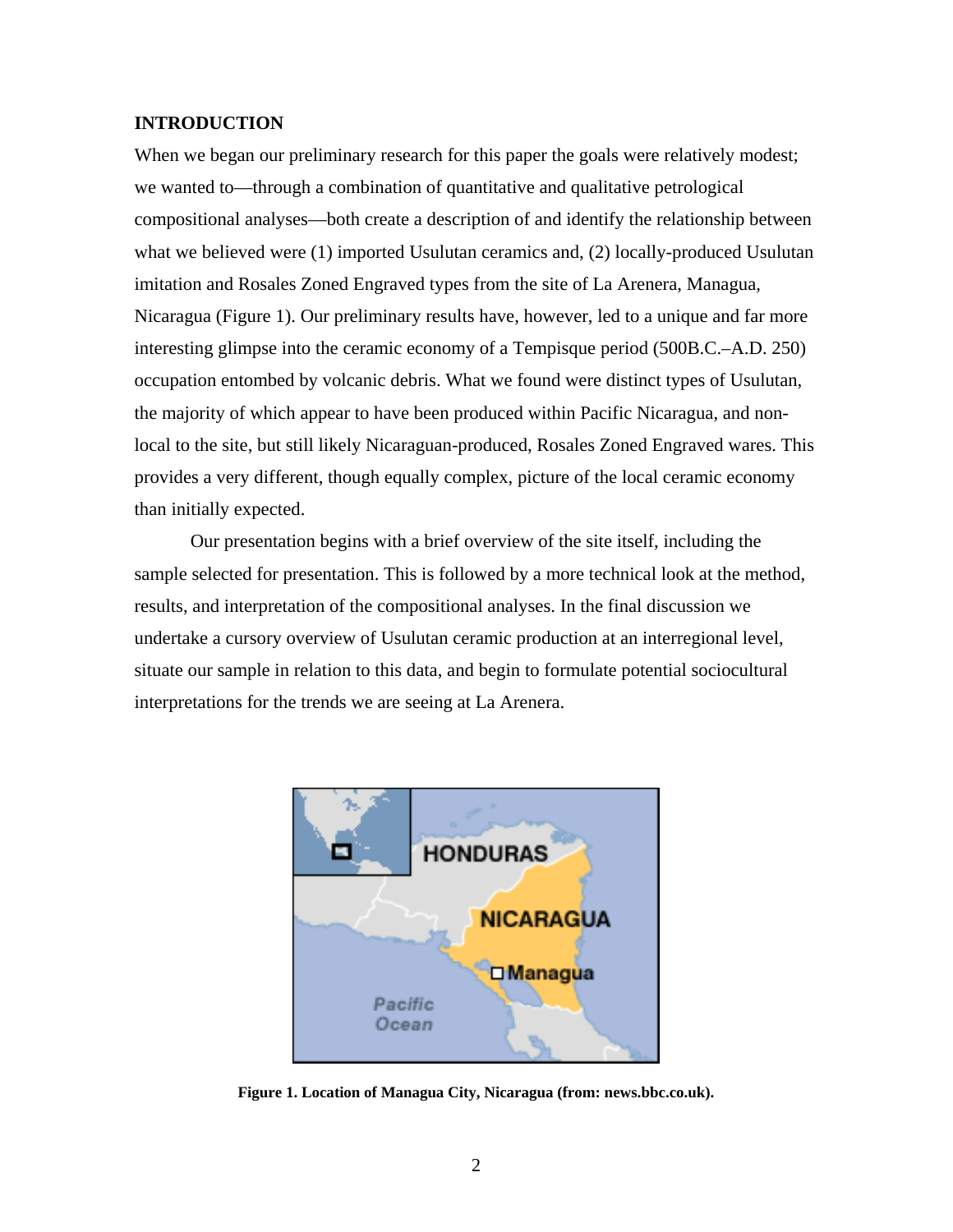# **LA ARENERA**

Located at the base of the Nejapa-Miraflores volcanic alignment (a series of fissure vents) on the northwest side of modern day Managua City the site of La Arenera, which literally translates to "the sand quarry," covers an area ranging somewhere between 40 hectares and 1 km2 (McCafferty 2009; McCafferty and Salgado 2000). A preliminary evaluation of the site conducted in 2000 led by Geoff McCafferty and Silvia Salgado Gonzalez identified a well-preserved Tempisque period—or La Colonia phase (500 B.C.–A.D. 300) in the local Managua chronology—occupation buried beneath layers of volcanic sand and/or debris (Figure 2). This temporal placement is identified by diagnostic Tempisque ceramic types including negative resist painted Usulutan-like wares, Rosales Zoned Engraved, and Obanda Black-on-Red. Also present in the excavations were obsidian materials—possibly from the Guinope source in Honduras. It may be that earlier occupations exist at La Arenera but the brevity of excavations in 2000 did not permit deeper stratigraphic exploration. Above the layers of volcanic sand is evidence of final reoccupation dating to approximately A.D. 1–300. However, ceramics discovered within the occupational level also include traces of diagnostic Bagaces period (A.D. 250–800) ceramics including Chavez White-on-Red (McCafferty and Salgado 2000) which may suggest a slightly longer and more recent extension of the occupational sequence.



**Figure 2. The archaeological surface with volcanic sand layer in profile behind (McCafferty 2009).**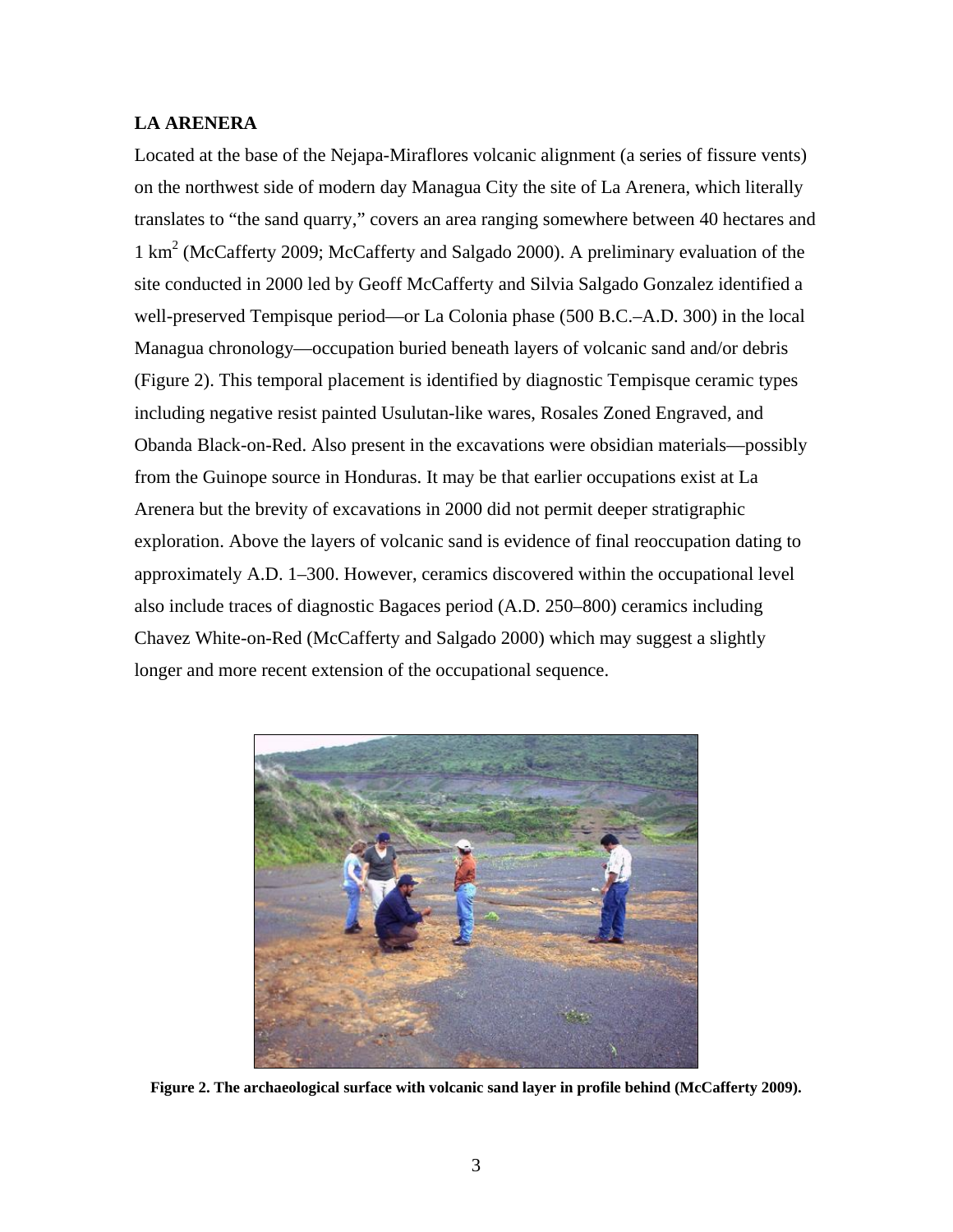# **The Ceramic Sample**

Our sample selection focused on the Tempisque period occupation buried beneath the volcanic sands. These16 sherds were expressly selected by Platz, in consultation with Silvia Salgado of the University of Costa Rica, to help create a description of and identify the relationship between what we believed were a combination of imported Usulutan ceramics and locally-produced Usulutan-like "imitation" and Rosales Zoned Engraved types from the site (see Table 1). Because Usulutan-style ceramics have been characterized as a significant marker of the Mesoamerican southeast periphery and, in general, Mesoamerican influence for so many years (Cagnato 2008; Demarest and Sharer 1982; Goralski 2008), it was deemed prudent and most interesting to examine how the examples at La Arenera "fit into" current understandings of the broader pre-Columbian Usulutan ceramic sphere. Initially, we hoped to discover the production location from which the "real" Usulutan-like sherds originated. The Rosales Zoned Engraved type was selected for two reasons: first, because it is an ubiquitous and diagnostic Tempisque period type in Pacific Nicaragua specifically, and Greater Nicoya, generally (Healy 1980:211; Lange 1992:115); and second, because we assumed this type—based on macroscopic visual similarities in paste colour and texture—would be directly comparable to what we believed were locally-produced Usulutan "imitation" wares.

| <b>Thin</b>       | Catalogue #       | <b>Type</b>            | <b>Variety</b> | <b>Vessel Form</b>   | <b>Comments</b> |
|-------------------|-------------------|------------------------|----------------|----------------------|-----------------|
| <b>Section ID</b> | $(N-MA)$          |                        |                |                      |                 |
| AR1               | 65-00-30-B-22     | Usulutan               | Red Rim        | Dish $(?)$           | Real?           |
| AR <sub>2</sub>   | $65-00-37-B-16$   | Usulutan               | Red Rim        | Comp. Silhouette     | Real?           |
| AR3               | $65-00-36-B-7$    | Usulutan               | Red Rim        | Comp. Silhouette     | Real?           |
| AR4               | $65-00-31-B-10$   | Usulutan               | Red Rim        | Comp. Silhouette     | Real?           |
| AR5               | 65-00-30-B-180    | Usulutan               | Red Rim        | Comp. Silhouette     | Real?           |
| AR6               | 65-00-30-B-33     | Usulutan               |                | Comp. Silhouette     | Imitation       |
| AR7               | $65-00-36-B-73$   | Usulutan               |                | <b>Collared Bowl</b> | Imitation       |
| AR <sub>8</sub>   | $65-00-31-B-85$   | Usulutan               |                | <b>Collared Bowl</b> | Imitation       |
| AR9               | $65-00-30-B-105$  | Usulutan               |                | Dist(?)              | Imitation       |
| AR10              | $65-00-31-B-68/?$ | Usulutan               |                | <b>Shallow Bowl</b>  | Imitation       |
| AR11              | $65-00-30-B-72$   | Usulutan               |                | Comp. Silhouette     | Imitation       |
| AR12              | $65-00-30-B-656$  | Rosales Zoned Engraved |                | Large Bowl           |                 |
| AR13              | 65-00-30-B-691    | Rosales Zoned Engraved |                | Large Bowl           |                 |
| AR14              | 65-00-30-B-639    | Rosales Zoned Engraved |                | Comp. Silhouette     |                 |
| AR15              | $65-00-30-B-644$  | Rosales Zoned Engraved |                | Large Bowl           |                 |
| AR16              | $65-00-30-C-218$  | Rosales Zoned Engraved |                | Unknown              |                 |

**Table 1. Petrological Thin Section Samples from La Arenera.**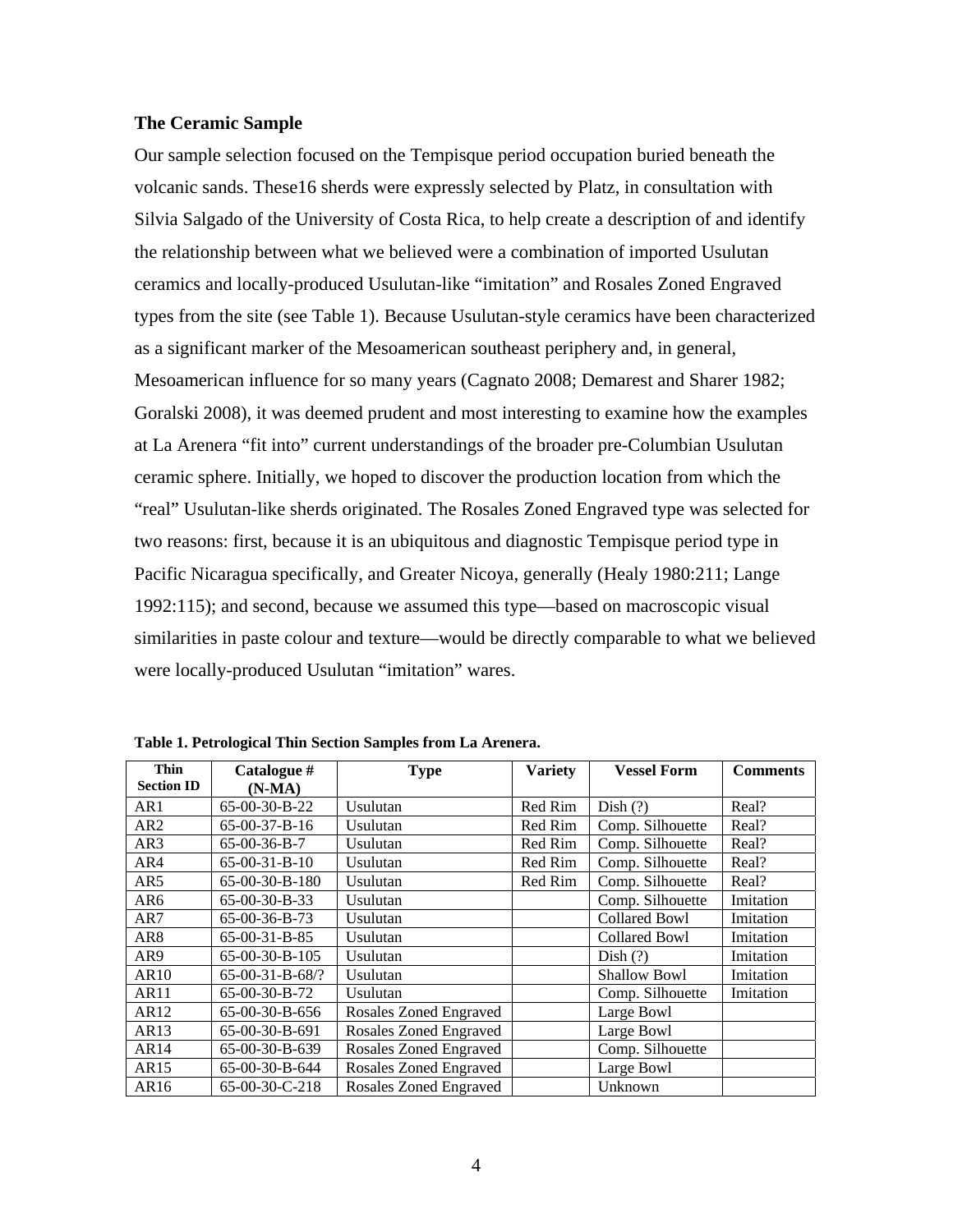The "real" Usulutan sherds (n=5; described as Usulutan Red Rimmed in the compositional analysis) were initially identified as Late to Terminal Preclassic (100 B.C.– A.D. 250) Izalco-style Usulutan wares based on their characteristic descriptive definition of a lighter-coloured, hard-fired fine paste with multiple wavy-lined resist decoration (see Figure 3) (Demarest and Sharer 1982:813, 819). Many of these sherds demonstrate a carbon-rich reduced core which seems to be characteristic of hard-fired fine paste ceramics from throughout El Salvador and Honduras.



**Figure 3. An Izalco style Usulutan sherd from La Arenera (McCafferty 2009).** 

The "imitation" Usulutan wares (n=6), although displaying the diagnostic multiple wavy-lined resist decoration, were generally of a coarser, iron-stained (reddish coloured) paste. According to Dennett, to the naked eye these samples look generally more similar to typical pastes from Pacific Nicaragua across all chronological periods, and dissimilar to the Usulutan Red Rimmed samples. Paste colour and visible inclusions in the fabric make these "imitation" Usulutan sherds seem more closely related (though in no way identical) to the typical Rosales Zoned Engraved (n=5) fabrics from La Arenera.

# **CERAMIC COMPOSITIONAL ANALYSES**

Traditional ceramic analyses in Pacific Nicaragua have focused on typological classification typically based on a combination of surface decoration and vessel form (e.g., Healy 1980; Knowlton 1996; Lothrop 1926; Norweb 1964; Salgado 1996; Steinbrenner 2010). Preliminary compositional analyses utilizing a combination of NAA and petrological methods, however, have given us more in-depth information regarding general geographical manufacture zones and, potential hints toward, distribution patterns (Bishop et al. 1988, 1992). Our ongoing research project is aimed toward using this same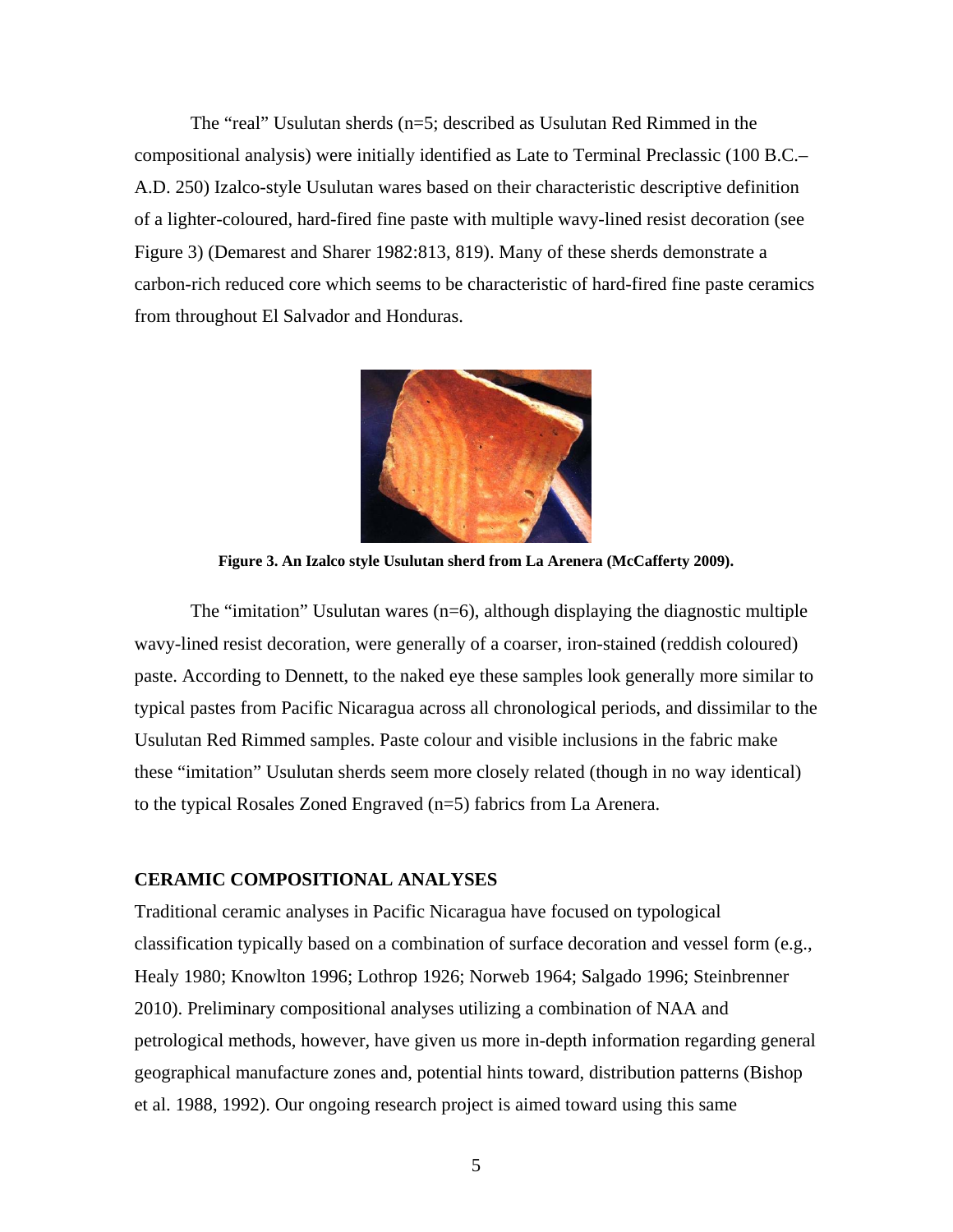combination of archaeometric techniques in order to garner a better understanding of Tempisque period materials—a chronological time period that has never been studied utilizing these methods. While we anticipate equally interesting and informative results from the NAA analysis of our sample sherds (currently being conducted by Ron Bishop of the Smithsonian Institution), we are unable to report on this aspect at this time. Herein we report the petrological component of the analysis.

## **Methodology**

The analyses utilized in this project involves a combination of well-established quantitative (point counting) and qualitative (examination of lithic and mineral inclusions utilizing optical microscopy) techniques for describing and interpreting the composition of archaeological ceramic fabrics. Quantitative analysis of the samples was completed by Platz and Dennett utilizing standard point counting procedures (Bishop et al. 1982; Stoltman 1989, 1991). This method involves the measurement and classification (lithic vs. mineral) of the grain size of inclusions in the paste using a 1 x 1 micrometer grid superimposed on the slide to obtain a random, representative sample. Grain inclusions less than 0.02 mm are categorized as matrix (inclusions presumed native to the clay), 0.02 to 0.55 mm as silt, 0.55 to 2 mm as sand, and anything larger is considered gravel. The results of point counting procedures should aid the ceramic analyst in potentially distinguishing unique "paste recipes" and constructing basic research questions which can then be addressed and/or clarified through qualitative petrological description. Qualitative analysis of the samples was completed by Dennett using standard petrological optical microscopy procedures designed to identify and describe the different types of mineral  $1$  and lithic inclusions present in the fabric (Bishop et al. 1982).

# **Results and Analysis**

 $\overline{a}$ 

# *Quantitative Point Counting: Results*

Figure 4 features a ternary diagram that visually outlines the results of our point counting procedure. Individual point count summaries are represented based on the proportions of

<span id="page-5-0"></span><sup>&</sup>lt;sup>1</sup> Different characteristics observed under polarized light to aid in the identification and description of mineral inclusions include aspects of pleochroism, extinction angle, relief and/or cleavage, and birefringence, among other optical properties.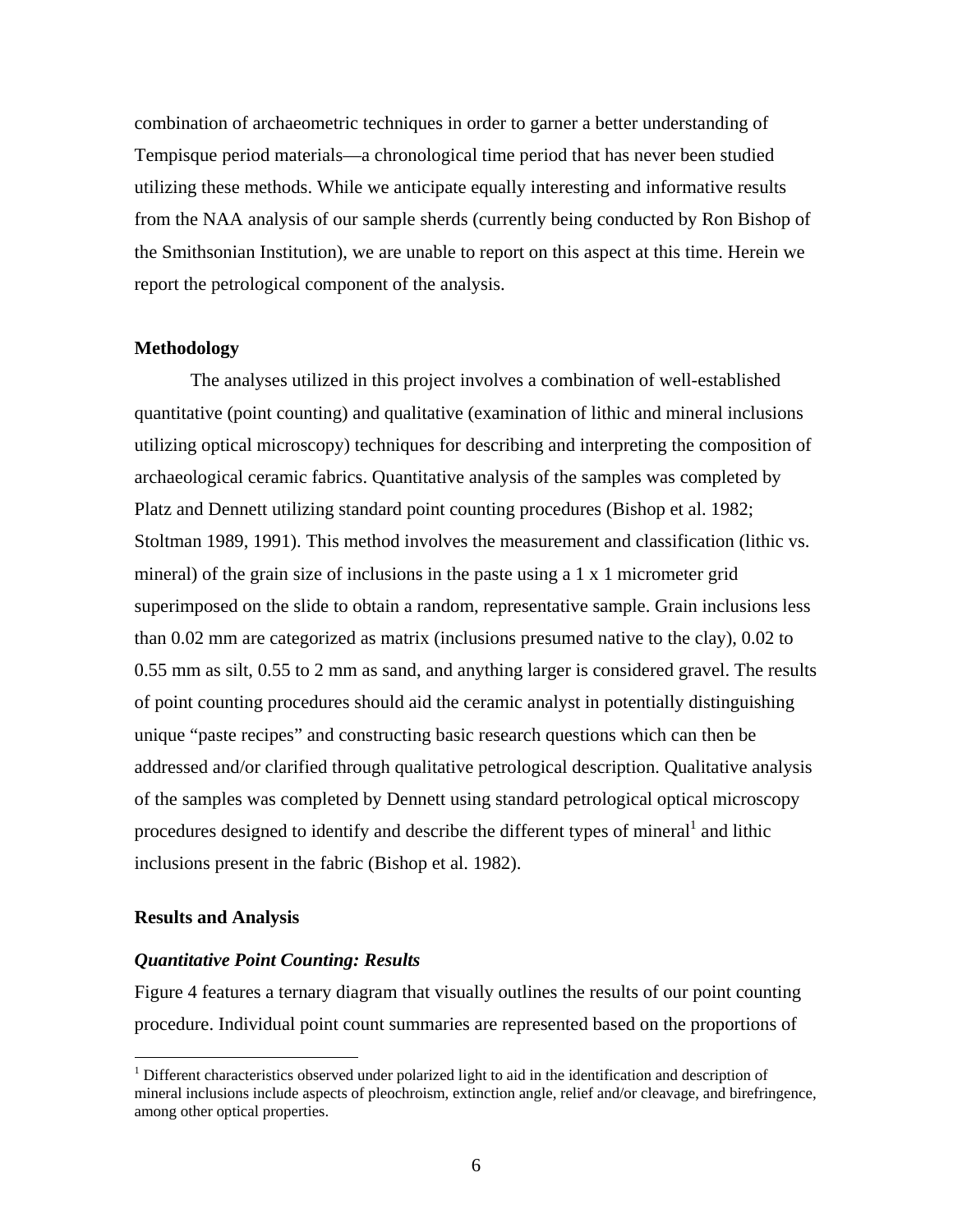matrix, silt, and sand sized inclusions present in each. Because the presence of gravel-sized inclusions was extremely rare (to the point of insignificance), this variable was eliminated from the procedural result quantification. Samples of initially presumed imported Red Rimmed Usulutan wares are represented with red squares, locally-produced "imitation" Usulutan in yellow, and Rosales Zoned Engraved in blue.



**Figure 4. Inclusion grain-size proportions for individual sherds in the La Arenera sample.** 

Several distinct trends were observed in the proportional grain sizes of the three sample types. Red Rimmed Usulutan sherds cluster fairly well, based on grain size, and lean toward a more matrix-rich composition than either of the other types. The Rosales Zoned Engraved sherds also cluster quite tightly, demonstrating coarser silt- to sand-sized grain profiles—there is also no overlap apparent with the Usulutan Red Rimmed samples. Finally, "imitation" Usulutan sherds present a scattered pattern of proportional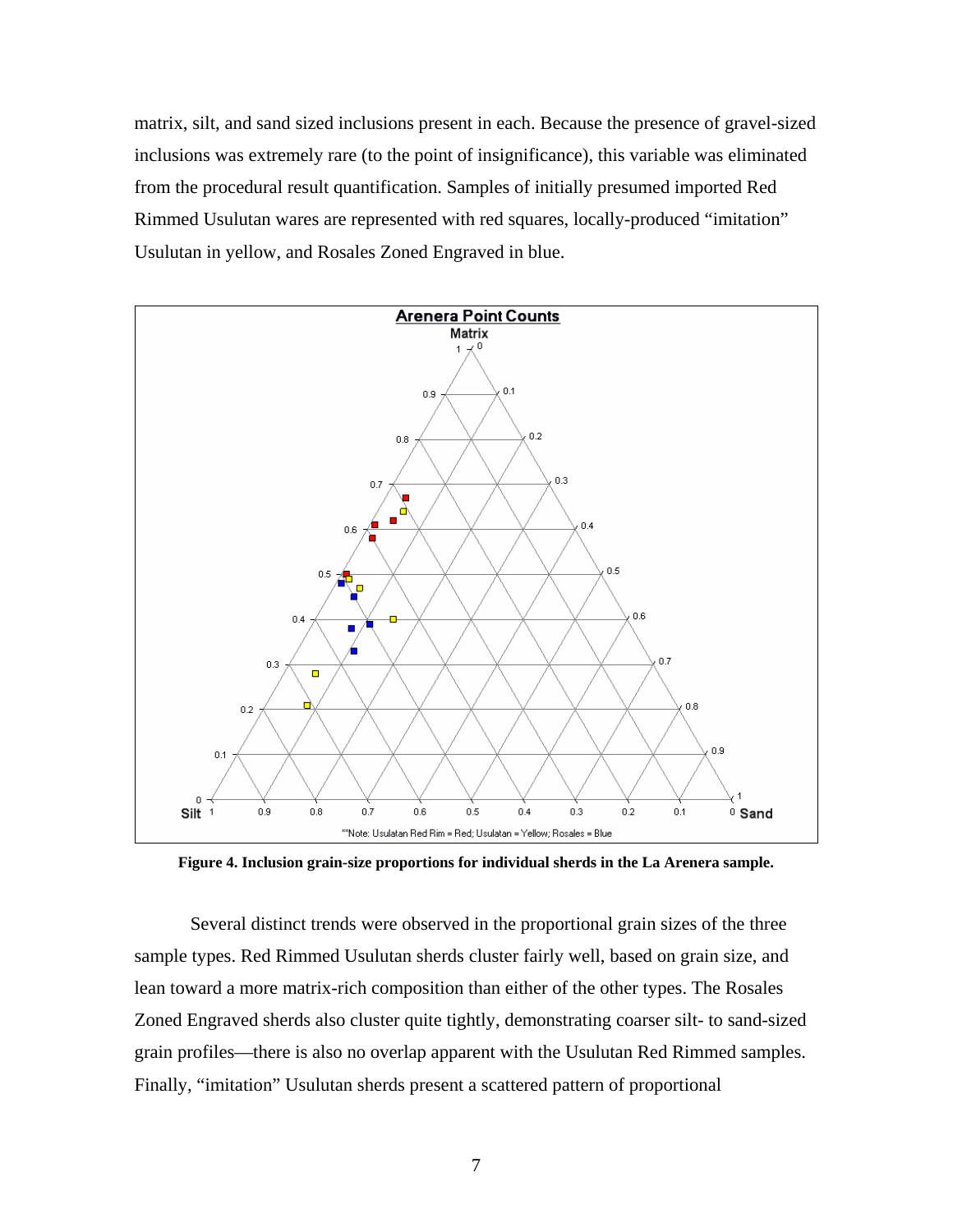distributions. What might be best described as "orphan samples"—extreme occurrences of very silty and very matrix-rich grain-size profiles that overlap with, respectively, both Rosales and Usulutan Red Rimmed types—bookend a small cluster of roughly equal proportions of matrix and silt inclusions but with highly variable amounts of sand-sized inclusions. That said, the "imitation" Usulutan samples seem to be more closely related to Rosales samples, in terms of grain size, than the Usulutan Red Rimmed examples.

# *Quantitative Point Counting: Analysis*

As stated above, the purpose of undertaking a point counting analysis is to help distinguish between unique "paste recipes" (also presumably discriminating between local and nonlocal pastes), as well as create feasible research questions and provide and exploratory framework for subsequent petrological composition analysis. Results of the present point counting procedure managed all of these objectives. We have demonstrated that discernable differences exist between each of the types—especially between the two Usulutan types—with regard to grain size, although some type of grain-size related relationship seems to exist between Rosales Zoned Engraved samples and most of the "imitation" Usulutan (as initial macroscopic analyses suggested based on visual similarities in colour and inclusions). In conjunction with our initial queries of the samples outlined above, there were several research questions born out of this quantitative analysis and they include:

- 1. The relatively tight clustering of Usulutan Red Rimmed and Rosales Zoned Engraved types may be suggestive of standardization in production of these types. Does the compositional analysis support or refute this?
- 2. Are the differences in grain-size proportions witnessed between the Usulutan types the result of different petrological compositional profiles, or are they merely the result of different manufacturing "recipes" utilized with similar clays?
- 3. Similarly, is the apparent grain-size relationship between several of the Rosales Zoned Engraved and "imitation" Usulutan samples compositionally supported, or do they simply share coincidental grain-size trends?
- 4. Finally, can the petrological composition evidence inform us about the manufacturing origin of any of these types—were any *actually* imports to the site?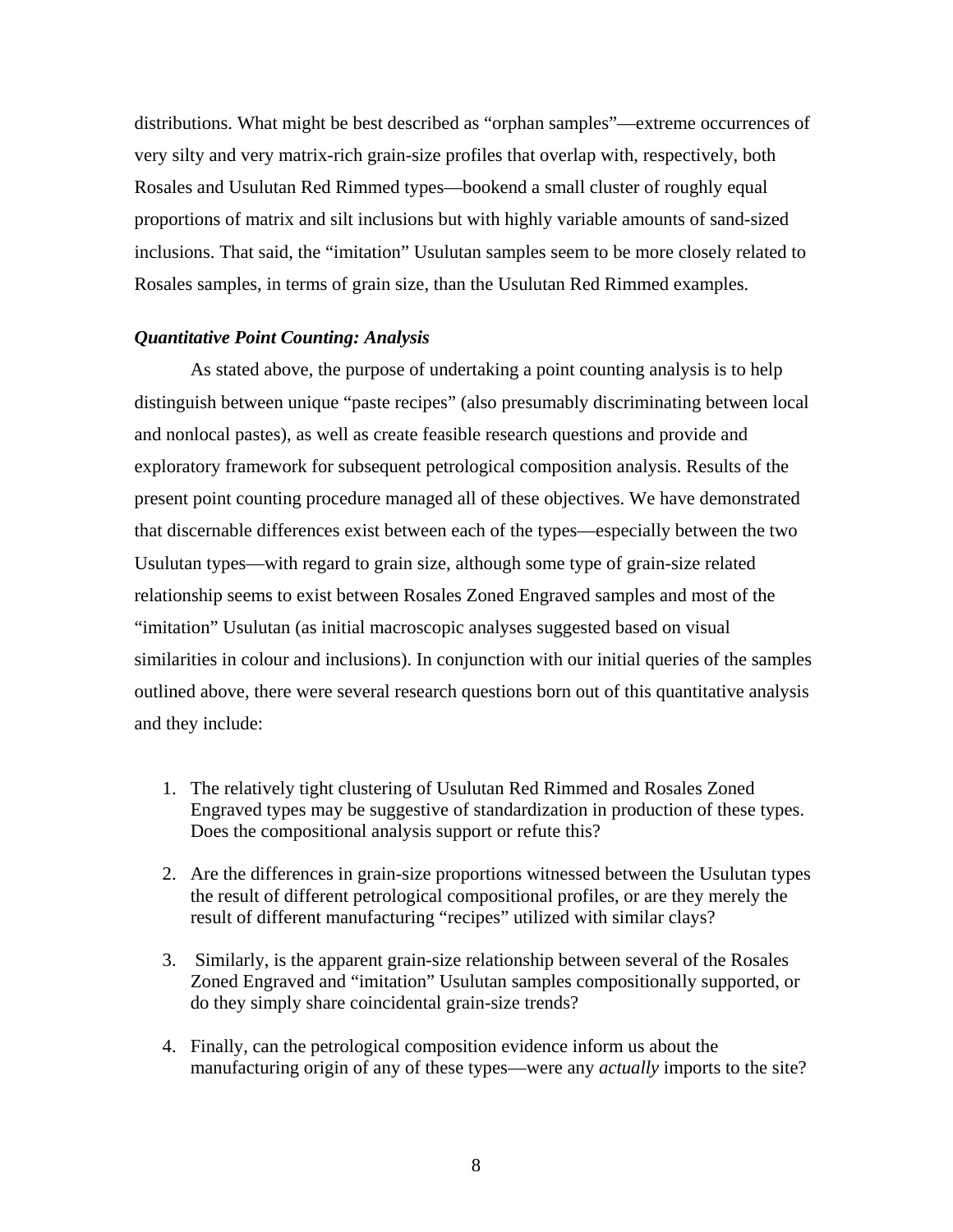# *Qualitative Petrological Composition: Results*

Summary results of the petrological composition profiles for each ceramic type are outlined below<sup>2</sup>. We have also provided an informal key (an ongoing project that may still contain minor errors or inconsistencies) to help the reader better understand the volcanic geological parent-rock environments from which the various clays and inclusions are derived (see Appendix 1). Appendix 2 contains complete petrological descriptions of the individual sherds sampled from La Arenera.

# Usulutan Red Rimmed

Preliminary petrological analyses of samples associated with Usulutan Red Rimmed (initially believed to be an import to the site) ceramics present a fairly consistent "recipe", with all examples demonstrating a relatively fine, iron-rich clay matrix dominated by quartz, opaques (likely magnetite and/or hematite), devitrified materials, and biotite mica. Larger inclusions (and potential types of temper) are predominantly quartz, followed by lesser amounts of opaque and ferrous inclusions, vitric tuff with quartz phenocrysts, and iron-stained, altered volcanic glass and biotite mica.

All of these suggest parent igneous environments of a **felsic nature** and, in this highly volcanic region, were *likely created by dacitic volcanic activity and lava flows*. While there is a tendency to see dark red to brown iron staining occur in more iron-rich mafic and intermediate (a mix of felsic and mafic) environments, minor felsic accessory minerals such as magnetite—which is well represented here—alter with heat and water loss to hematite (which, in turn, alters to ochre) and provide a possible explanation for the iron-staining and vitric alteration we see in these samples. The occurrence of rare shell inclusions in samples AR1 and AR3 is of interest and may aid in assessing provenience where reasonable comparative material is available.

# "Imitation" Usulutan

 $\overline{a}$ 

Analyses of the "imitation" Usulutan type present a group of ceramics with a completely different petrological composition than the Usulutan Red Rimmed type discussed above.

<span id="page-8-0"></span> $2<sup>2</sup>$  Time restrictions on the preparation of this paper preclude proper reporting of inclusion proportions, which are generally presented in terms of overall percentages of each inclusion type.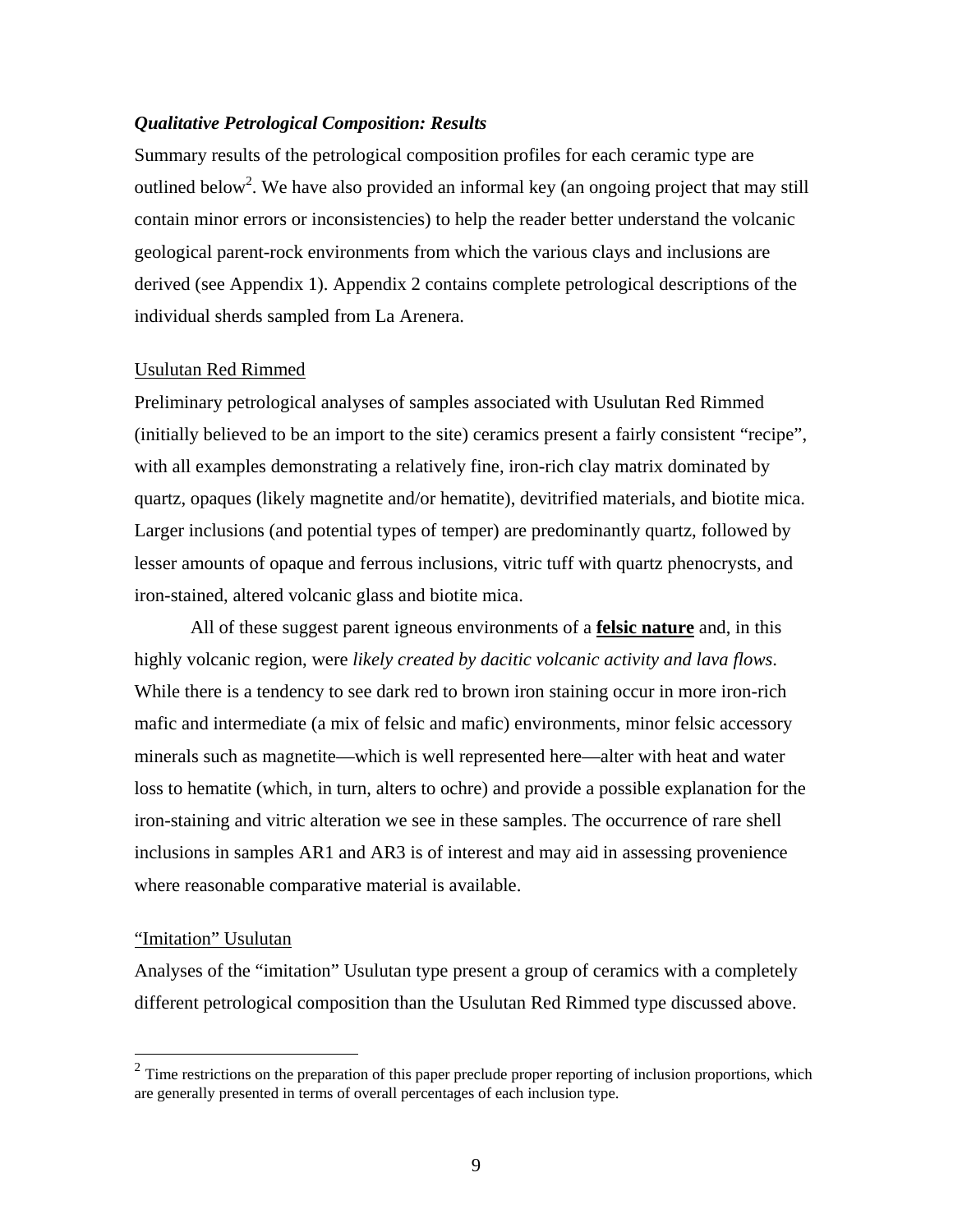Unlike the Red Rimmed type, these samples demonstrate some inconsistency in the "recipe" used to create the vessels—while the petrological composition is similar, the relative amounts and types of mineralogical and lithic inclusions can vary quite dramatically, in some cases, between samples. Clay matrices range from fine grained with well-sorted, silt-sized inclusions (AR7, AR8) to congested with moderately-sorted, silt- to sand-sized inclusions (AR6, AR9, AR10).

Generally speaking, these fabrics are very colourful under cross polar light due to the large amount of mafic rock-forming minerals present. These minerals are packed, in most examples, into the matrix with numerous varieties of clastic and igneous lithic inclusions. The numerous large inclusions present in most of the samples often make it difficult to assess the clay matrix itself. Dominant lithic materials include weathered and iron-stained volcanic tuff, scoria, plagioclase-phyric andesite, and pyroxene-phyric basalt. Mineral inclusions, in general decreasing order of abundance, include plagioclase feldspar (the dominant mineral present), orthopyroxene, clinopyroxene, opaques (magnetite and hematite), olivine, and hornblende. AR7 is the only example with rare instances of quartz. These petrological characteristics suggest parent igneous environments of a more **mafic nature** and, in this highly volcanic region, were *likely created by basaltic to andesitic volcanic activity and lava flows*.

# Rosales Zoned Engraved

The Rosales samples present, once again, a completely different petrological composition than either of the Usulutan types. Within this sample group there appears to be significant variation in the "recipes" used to make this type, as well as minor variation in the petrological composition itself. All of the Rosales samples contain significant amounts of volcanic clastic and flow materials, which serves to group them together (to some extent) and simultaneously differentiate them from the Usulutan types.

AR12, AR14, and AR15 present an iron-rich clay matrix full of "ugly and chunky" heavily stained and/or decomposing/altering lithic and mineral inclusions. All are dominated by large lithic inclusions, especially iron-stained "foamy" pumice, scoria, altered basalt. Mineral inclusions shared by these three samples include dominant plagioclase feldspar, followed by decreasing and far less frequent amounts of

10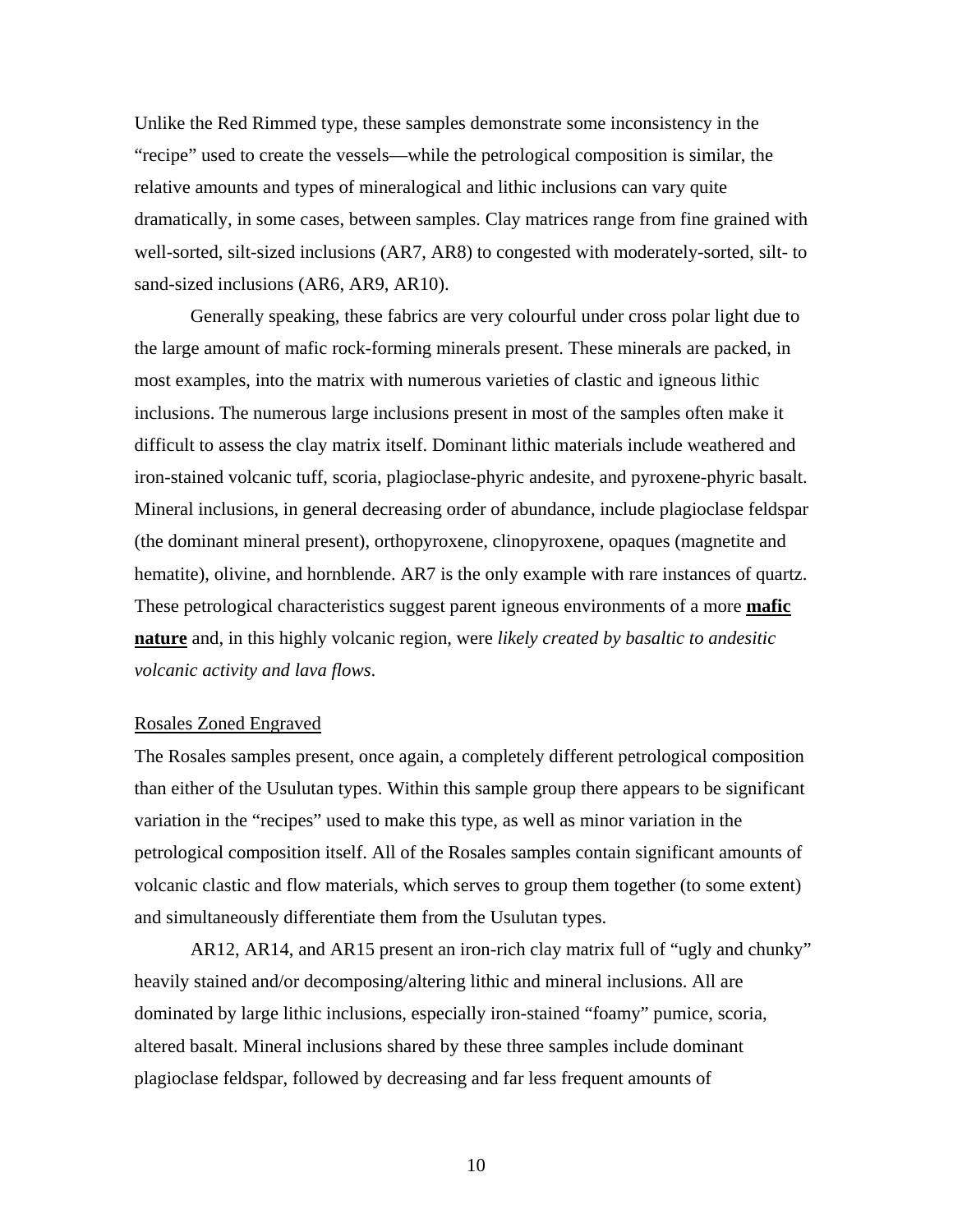clinopyroxene, orthopyroxene, opaque inclusions, and biotite. Where they differ is in rarely occurring minor/accessory minerals and lithics such as altered quartz (AR14 and AR15), olivine (AR14), hornblende (AR15), gabbro-like agglomerations (AR15), and vitric tuff (AR15). AR13 and AR16 present glassy matrices, however they are different in every other respect. AR13 is an ash-tempered fabric with iron-stained, altered tuff and tiny fragments of feldspar, quartz, and biotite. AR16 contains a wide variety of pumice types, opaque inclusions, and very few minerals—rare occurrences include tiny fragments of feldspar, quartz, and biotite. These petrological characteristics suggest parent igneous environments of a more **intermediate nature** and, in this highly volcanic region, were *likely created by dacitic to basaltic volcanic activity (including clastic/explosive activity) and lava flows*.

# *Qualitative Petrological Composition: Analysis*

Results of the petrological composition analysis indicate significantly different paste compositions for each type examined which, in turn, suggests the likelihood of different geological sources and geographical manufacturing areas. The compositional analysis also allows us to address, to varying degrees, the research questions we derived from the quantitative point counting analysis. Here we discuss the first three of those questions in turn, elaborating in the final discussion the question as to whether or not any of the types were potentially locally produced or imported into the site.

1. The relatively tight clustering of Usulutan Red Rimmed and Rosales Zoned Engraved types may be suggestive of standardization in production of these types. Does the compositional analysis support or refute this?

The Usulutan Red Rimmed ware demonstrated a general consistency in both grain size and petrological composition. This suggests that, for this particular set of samples, the vessels were *likely* produced in a similar geological and geographical location by potters (single, multiple, or communities?) with a specific understanding of how the pastes are to be prepared, as well as how the vessels should be built and subsequently decorated. Referring back to Table 1, we note that all but one of these samples were of a composite silhouette form. Future research may focus on whether the consistency in paste recipe—for Usulutan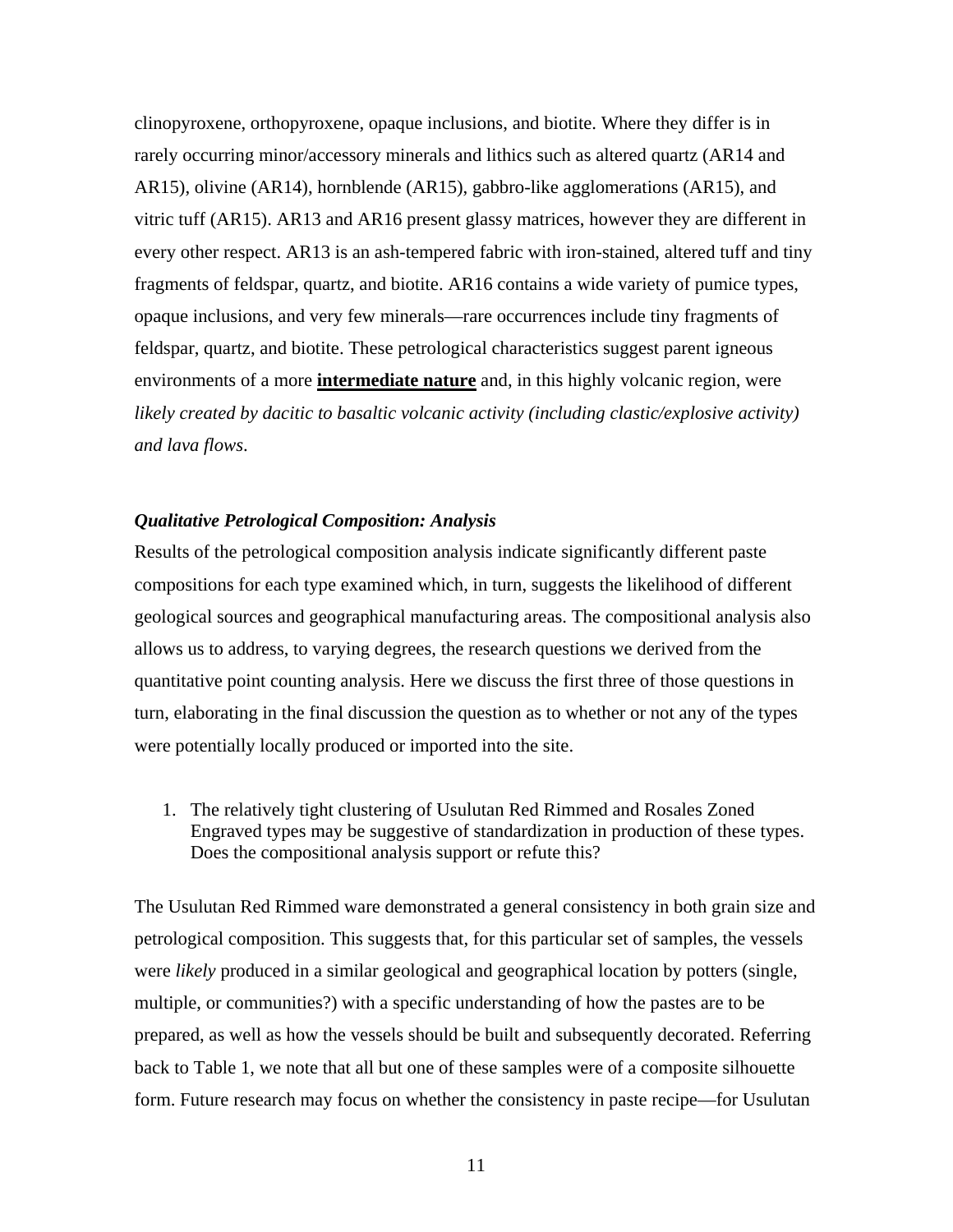Red Rimmed vessels at La Arenera—extends across different vessel forms (e.g., dishes or shallow bowls) in the assemblage. This would lend greater support to the argument for standardization in production of this particular ware.

Like the Usulutan Red Rimmed samples, Rosales Zoned Engraved wares demonstrated relative consistency in grain sizes. However, the same degree of consistency was not witnessed in the petrological composition of these samples. They do not all appear to be made by related potting groups and are *likely* from more than one production place/site/area. However, having said that, all of the samples belong to the same general geological environment. Although there appears to be significant variation in the paste "recipes" used to make this type, significant similarity in the finished vessels (the actual sherds themselves) suggests a standardized knowledge of how to create these vessels as a final product.

2. Are the differences in grain-size proportions witnessed between the Usulutan types the result of different petrological compositional profiles, or are they merely the result of different manufacturing "recipes" utilized with similar clays?

The differences in grain-sized proportions are definitively *not* merely the result of different manufacturing "recipes" utilized with similar pastes. The clays and inclusions encountered in each of these types are completely distinct, both in terms of grain size and petrological composition. As we anticipated at the outset, these two types of Usulutan wares are completely unrelated in every aspect other than decorative style.

3. Similarly, is the apparent grain-size relationship between several of the Rosales Zoned Engraved and "imitation" Usulutan samples compositionally supported, or do they simply share coincidental grain-size trends?

The proximity of grain-sized proportions witnessed for several samples (see Figure 4) is not an artifact of petrological composition and/or "recipe" relationships between Rosales Zoned Engraved and the "imitation" Usulutan types. They demonstrate completely different profiles in both respects and similar grain size appears to be merely coincidental. Lack of intra-sample consistency for the "imitation" Usulutan sherds, although overlapping to some degree with both of the other types, seem to provide us, most significantly, with an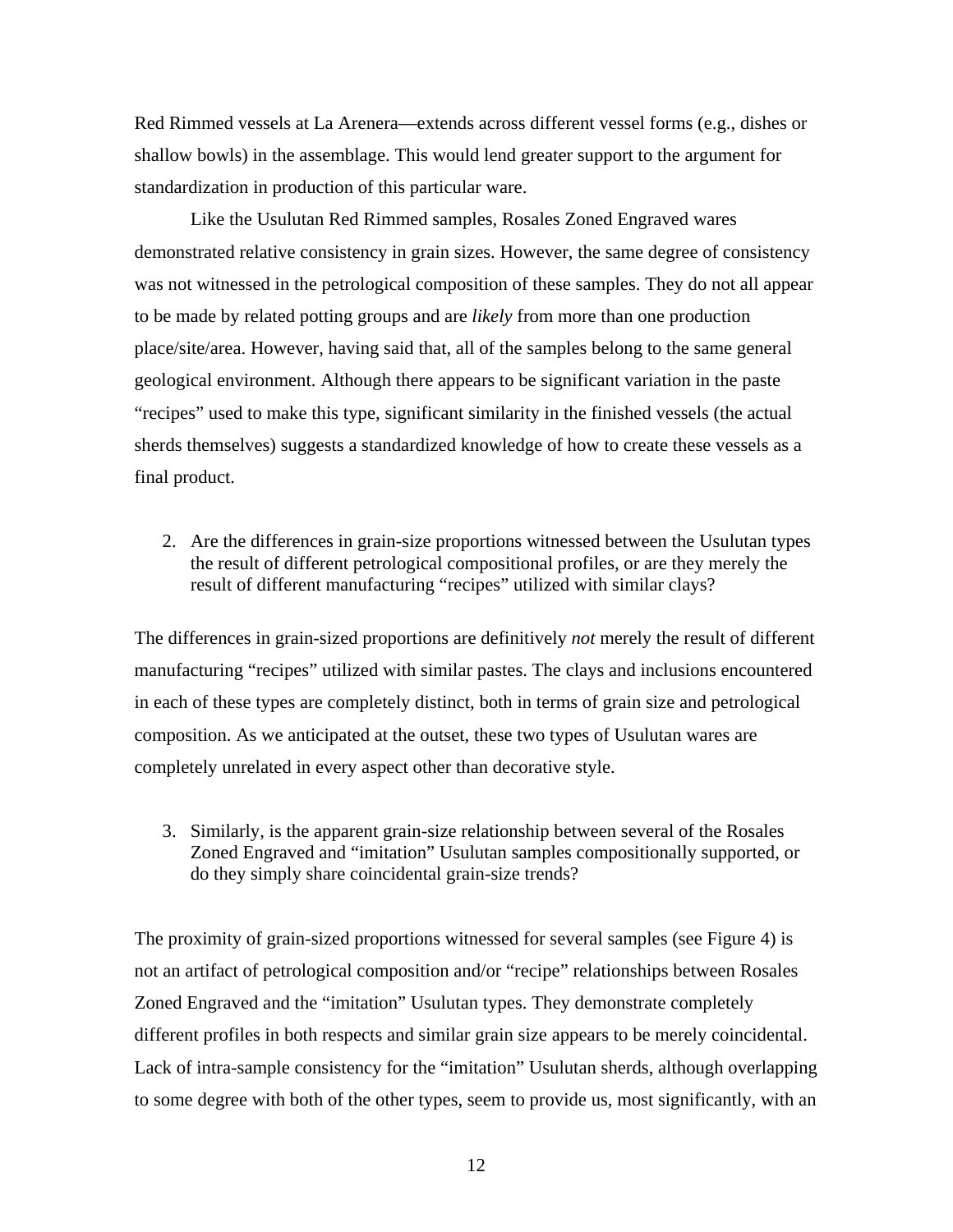idea of the potential range of grain-size compositions we can expect to encounter in paste "recipes" amongst these types.

Initial macroscopic observations undertaken in the samples selection suggested similarities that were not apparent during the quantitative or qualitative examination. In fact, results of the compositional analyses have demonstrated an almost complete lack of relationship between the three types—Usulutan Red Rimmed, "imitation" Usulutan, and Rosales Zoned Engraved. Following the petrological analysis, it was apparent that the "imitation" Usulutan and Rosales Zoned Engraved types were not from the same location of production, and it was uncertain whether or not the Usulutan Red Rimmed samples were "real," imported ceramics from El Salvador—the supposed Usulutan "heartland." Through subsequent research, however, we have begun to make strides toward a better understanding of provenience and, perhaps, more complex sociocultural phenomenon. In the final discussion we turn to examine these aspects of provenience with the goal of shedding some new light on the Tempisque period ceramic economy at La Arenera.

# **DISCUSSION**

The fourth research question outlined in our compositional analysis—also one of the main questions that drove the original sample selection—was whether or not the petrological composition evidence could inform us about the manufacturing origin of any of these types. We wanted to know if we could discern which types may have been the result of local production and/or which were imports to the site. In order to begin examining aspects of provenience it is first imperative to grasp a better understanding of the geological areas from which these ceramics were produced. Once this has been realized we move into the final portion of our discussion which attempts to couch the La Arenera samples, specifically the Usulutan wares, into a broader interregional framework of Izalco-style Usulutan ceramic manufacture, exchange and emulation.

# **Volcanism and Provenience**

Highly volcanic regions such as Pacific Nicaragua can often present a homogeneous volcanic geological landscape that can impart a general "sameness" to the chemical

13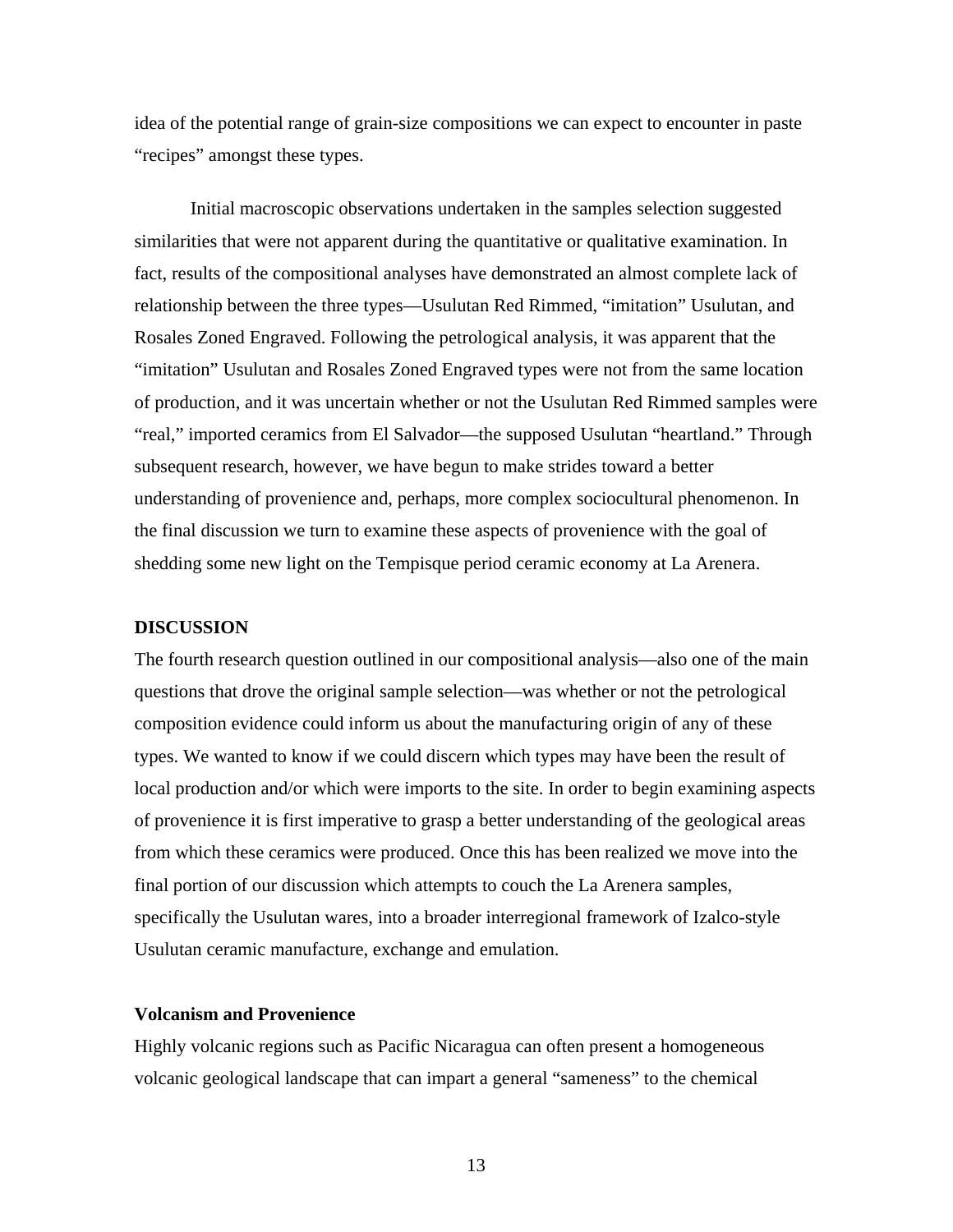composition of basic clay sources. However, inclusions added to these clays (especially pyroclastic materials) can help tease out and create distinct geological profiles, or fingerprints, that allow us to distinguish between geographic areas or regions of origin for these materials (Bishop et al. 1992:136–138). Ron Bishop and Fred Lange, working with various other colleagues, have laid the groundwork for and demonstrated the ability of both chemical and petrological composition analyses to provide a more thorough understanding of ceramic provenience and distribution in Pacific Nicaragua (Bishop et al. 1988, 1992). Unfortunately, their massive Greater Nicoya Ceramic Project did not include any reference material for Usulutan wares, and little is reported on the ceramic paste composition of Managua area ceramics. As a result, we were required to begin the creation of our own profiles based on current knowledge of volcanism<sup>[3](#page-13-0)</sup> and geology in Pacific Nicaragua, and guided by the earlier work of Bishop and Lange.

That La Arenera is located on the slope of a series of volcanic fissure vents (the Nejapa-Miraflores Lineament) and was inundated in the past by periods of explosive volcanic activity is substantial and informative, especially with regard to questions of local ceramic production evidence. While we are not currently certain which volcanic eruption buried the site, there are two reasonable possibilities.

The first, and most obvious, is the Nejapa fissure vent itself. Traditional tephrochronology (dated layers of tephra deposition) states that this fissure exploded violently some time between 1050 B.C. and 50 B.C. (550 B.C. +/– 500 yrs). The existence of Izalco-style Usulutan wares (Demarest and Sharer 1982:819), however, would push the date of this eruption—if it is the actual eruption that buried La Arenera—to some time after 200–100 B.C. The composition of this (as well as previous and subsequent) eruption was *tholeiitic basaltic flow and clastic materials* (Global Volcanism Program 2010; Rausch and Schmincke 2010).

The second alternative possibility for the inundation of La Arenera is from the Apoyeque volcano, which is part of the Apoyeque Volcanic Complex that constitutes the Chiltepe Peninsula and extends (from the western side) into the south-central portion of Lake Managua. The last known and highly explosive *daisitic* eruption of this volcano—

 $\overline{a}$ 

<span id="page-13-0"></span> $3$  As well as individual volcanism studies, a major resource consulted has been the Smithsonian Institution's "Global Volcanism Program," an invaluable source of information including, especially, records of volcano composition, flow types, and individual volcano eruptive histories over the past 10,000 years.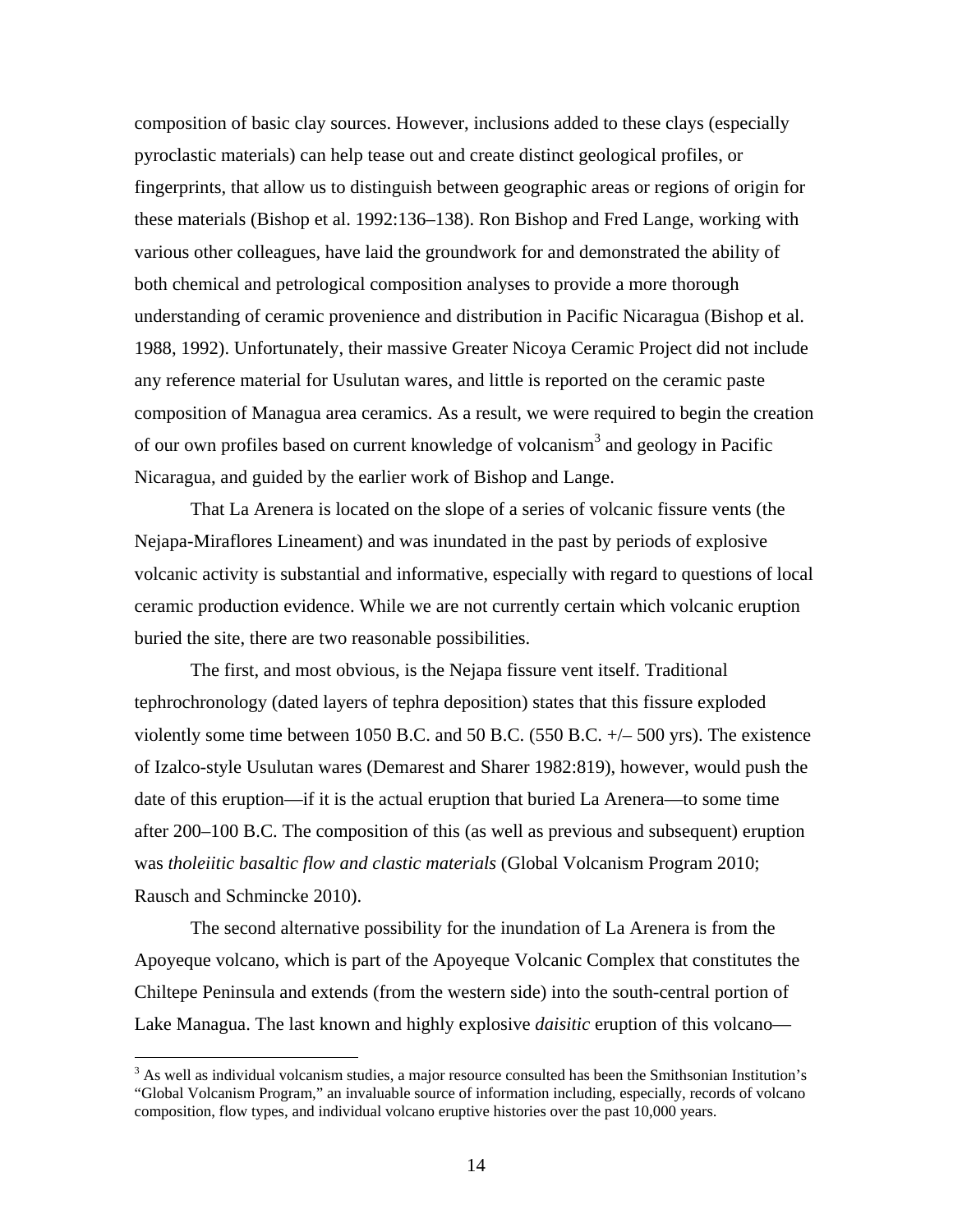one of the largest pyroclastic explosions ever recorded<sup>4</sup> (Global Volcanism Program 2010)—occurred at roughly 50 B.C.  $+\prime$  100 years. While it is possible that the Apoyeque eruption inundated the site of La Arenera, it may be more reasonable to hypothesize that the site was victim of both this and the Nejapa eruption sometime after 150 B.C., given the site's proximity to both volcanoes. The severe disruption that would have resulted from this relative 'onslaught' of volcanic activity in the area may also explain why there is no significant evidence of reoccupation before the Late Tempisque-Early Bagaces periods (approximately A.D. 1–500).

Regardless of which volcano (or even a combination of the two) inundated La Arenera, it seems apparent that the volcanic parent rock environment of the site location prior to this catastrophic activity had a largely *basaltic* character (and this is true of most of the volcanoes around the Lake Managua area). Thus, based on the compositional analysis, the sample type *most likely* produced locally in the site area would have been the "imitation" Usulutan—as we believed them to be at sample selection. The mafic, mineralrich and iron-stained nature of the inclusions in the "imitation" Usulutan wares associates these ceramics with this type of geological environment. While we cannot say with certainty that the ceramics were produced at La Arenera until we have sufficient comparative data, the hypothesis for future study is that they most likely were from this general area<sup>[5](#page-14-1)</sup>. This line of thinking may also be supported by the seemingly chaotic variety of paste "recipes" and the wide variety of vessel forms (see Table 1) witnessed in these samples. It may be reasonable to infer that these wares were most abundantly accessible from a wider variety of local potters—who may have been experimenting, based on an overall lack of standardization, with new forms and a decorative technology introduced from the north at this time—than we might see from imported wares derived from a circumscribed number of sites or potting groups.

Following this line of volcanic and geological argument we conclude, then, that both the Usulutan Red Rimmed and Rosales Zoned Engraved types were not produced locally as their compositional profiles do not seem to match the general local environment. If this is the case, where are these types potentially coming from?

 $\overline{a}$ 

<span id="page-14-0"></span><sup>&</sup>lt;sup>4</sup> Ranking just behind the 5<sup>th</sup> century Ilopango eruption that buried the site of Cerén in El Salvador.<br><sup>5</sup> Other pessible comparative scalogical locales include the León area and the Gulf of Fonsece area

<span id="page-14-1"></span><sup>&</sup>lt;sup>5</sup> Other possible comparative geological locales include the León area and the Gulf of Fonseca area.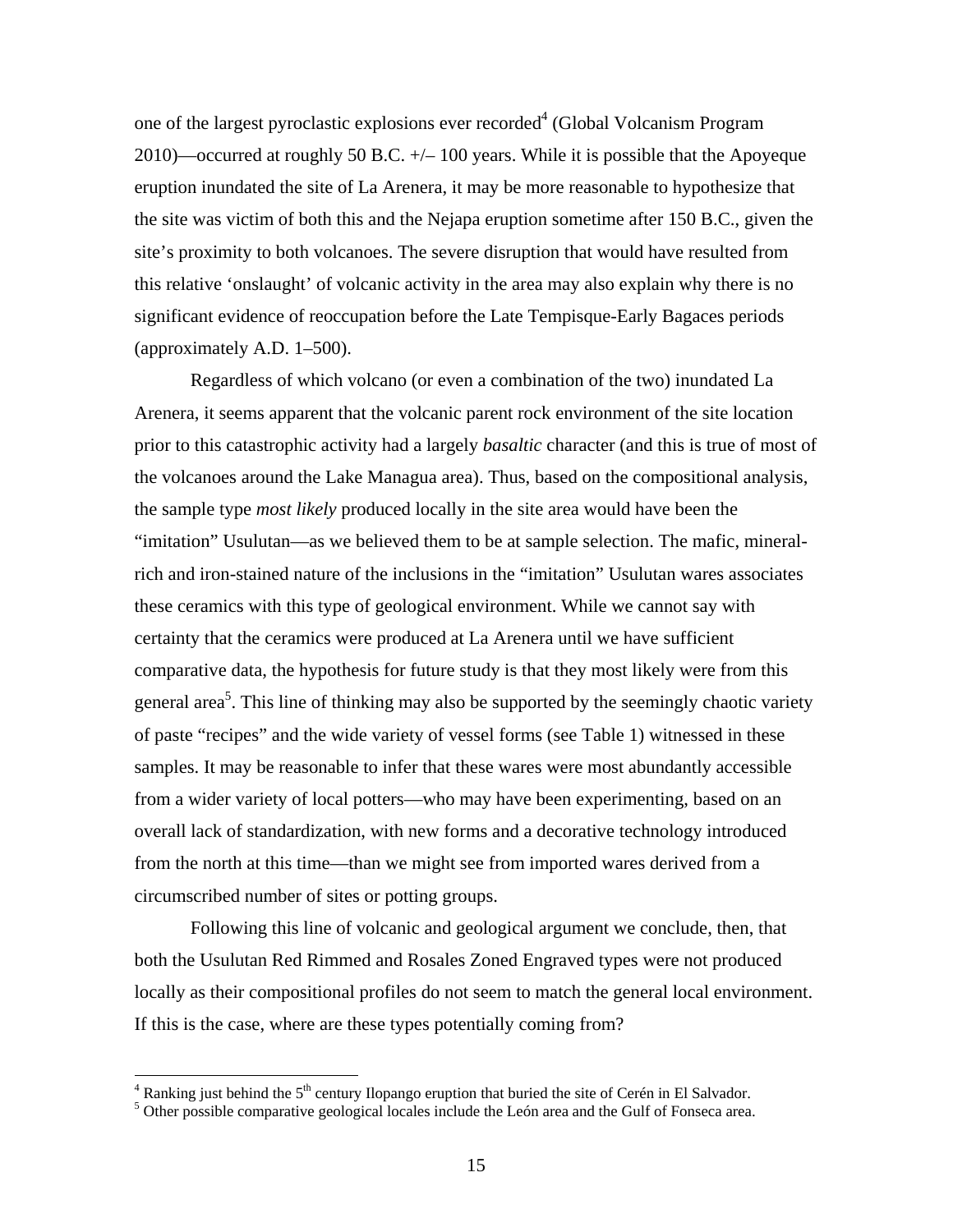Rosales Zoned Engraved is a ubiquitous type found throughout Greater Nicoya during the Tempisque period. At sample selection, it was assumed that this type would most likely represent a locally-produced ceramic product. However, the compositional analysis suggests that they are not locally produced but, rather, imported into the site through whatever means (trade, exchange, gifting, etc.). The *intermediate* nature of the inclusions in these wares intimates production in parent geological environment related to *dacitic to andesitic volcanoes with episodic clastic/explosive activity*. The iron-rich stained matrix coupled with heavily stained and altered minerals, as well as glassy lithic (especially pumice) inclusions in these samples are highly reminiscent of monochrome wares—Sacasa Striated and Rivas Red—from the site of Tepetate, Granada (Dennett 2009). They also seem related, in terms of general petrological composition, to monochromes from the site of Santa Isabel, Rivas (Figure 5) (Dennett et al. 2008), but are missing the important and dominant andesite component that defines ceramic pastes from that site (although the Rosales AR15 sample would fit comfortably with ceramics produced at Santa Isabel).

Support for this line of argument comes from Bishop et al. (1988), who found that—from their extremely limited sample—Rosales Zoned Engraved ceramics seem to derive, in terms of chemical composition, from the Rivas area. Bishop et al. (1992) also suggest that the high iron content witnessed in later period Papagayo polychromes is characteristic of the Isthmus of Rivas and we assume that this occurrence can likely be confidently extended slightly deeper into the past. While we are not absolutely certain that these Rosales samples derive from the Isthmus of Rivas (between Granada and Rivas), we hypothesize that further compositional analyses will likely demonstrate that they are.



**Figure 5. Rivas Red paste from the site of Santa Isabel, Department of Rivas, Nicaragua. Photomicrograph taken in 5x PPL (left) and 5x XPL (right).**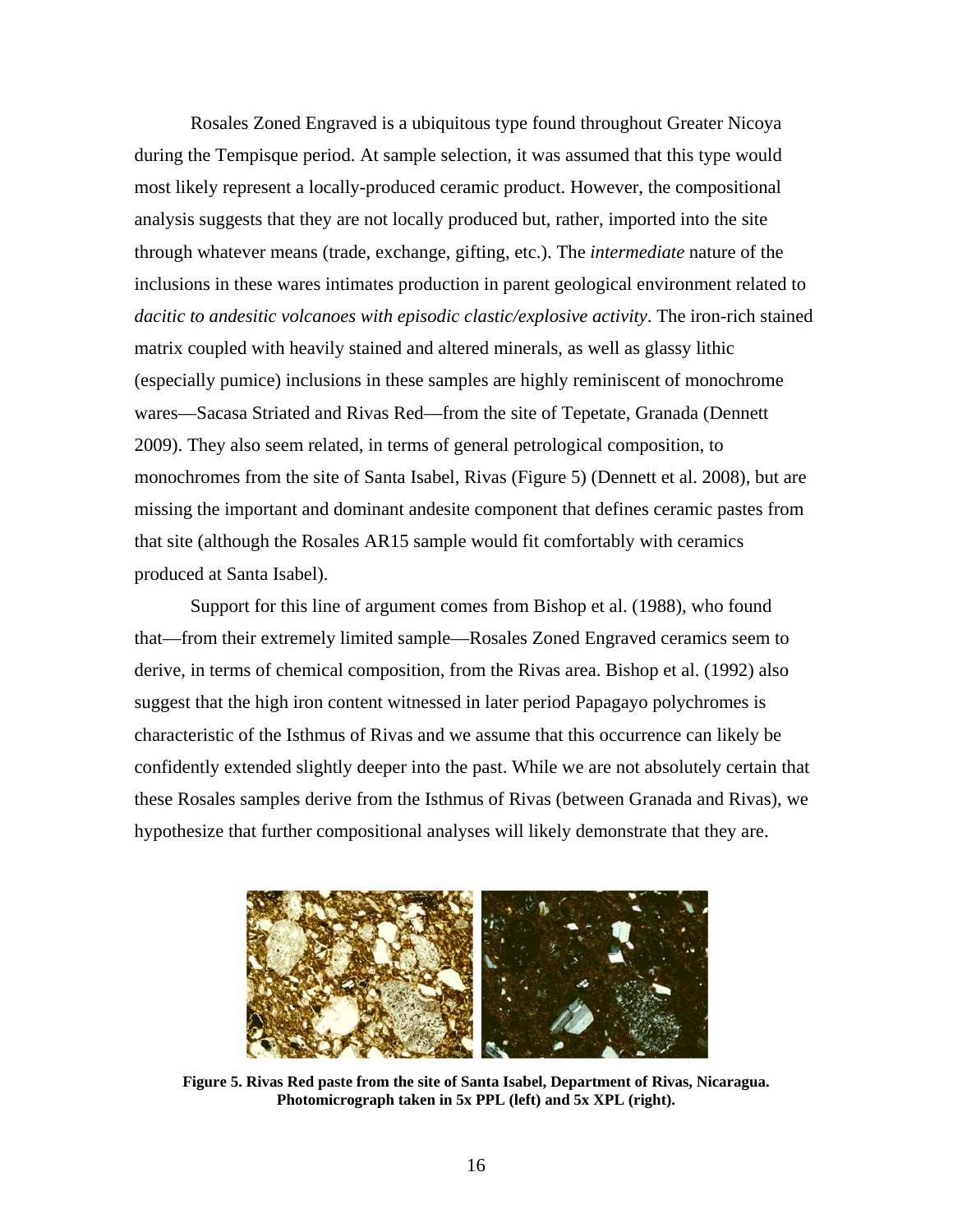The Usulutan Red Rimmed type, with a composition type quite different than the other two already discussed, is likely not locally manufactured but rather, like Rosales, represents an import to the site. Given the *felsic* nature of this paste and its inclusions, it seems to represent parent geological materials of *dacitic volcanic activity* characterized by a matrix dominated by quartz and glassy, altered lithics. We are hesitant to assign a potential production location simply because we have no comparative base to work from. Potential provenience areas—established volcanoes with dacitic flow and pyroclastic activity—are few and far between. Some preliminary considerations might include Ilopango, San Salvador, El Salvador; San Cristóbal, Chinandega, Nicaragua; and Momotombo, León, Nicaragua. There are also several volcanoes in highland Costa Rica that might "fit the bill," but we feel they are an inadequate direction for investigation at present. Given the wide-ranging distribution of these potential provenience locations, it becomes difficult to pinpoint any particular place without more research. However, an overall lack of "hard-fired" ceramics in Pacific Nicaragua—like that we see with the Usulutan Red Rimmed samples—also presents a potential problem and raises questions, although not so complex as to rule out a potential Nicaraguan provenience.

So the question then remains, was the Usulutan Red Rimmed type "real," meaning that it was imported from El Salvador (as originally hypothesized) or is there some other possible explanation? We turn now to take a more serious look at Izalco-style Usulutan and how the Usulutan Red Rimmed samples from La Arenera articulate with current knowledge regarding the production, exchange and emulation of Izalco-style negative resist decorative techniques along the southeast Mesoamerican periphery.

# **Production, Exchange, Emulation, and Interpretation of Izalco-style Usulutan**

One major obstacle for researchers working outside of the Usulutan "heartland" of Preclassic period El Salvador has traditionally been the deeply entrenched and overly simplistic idea that hard-fired, negative resist decorated wares originate from El Salvador and were traded or exchanged outward from their point of production. Beginning in the early 1980s, a general consensus was achieved among archaeologists working in El Salvador that "Usulutan" was simply a decorative (negative resist technique) mode rather than a chaotic series of varieties to be subsumed under a single type, but that the origin of

17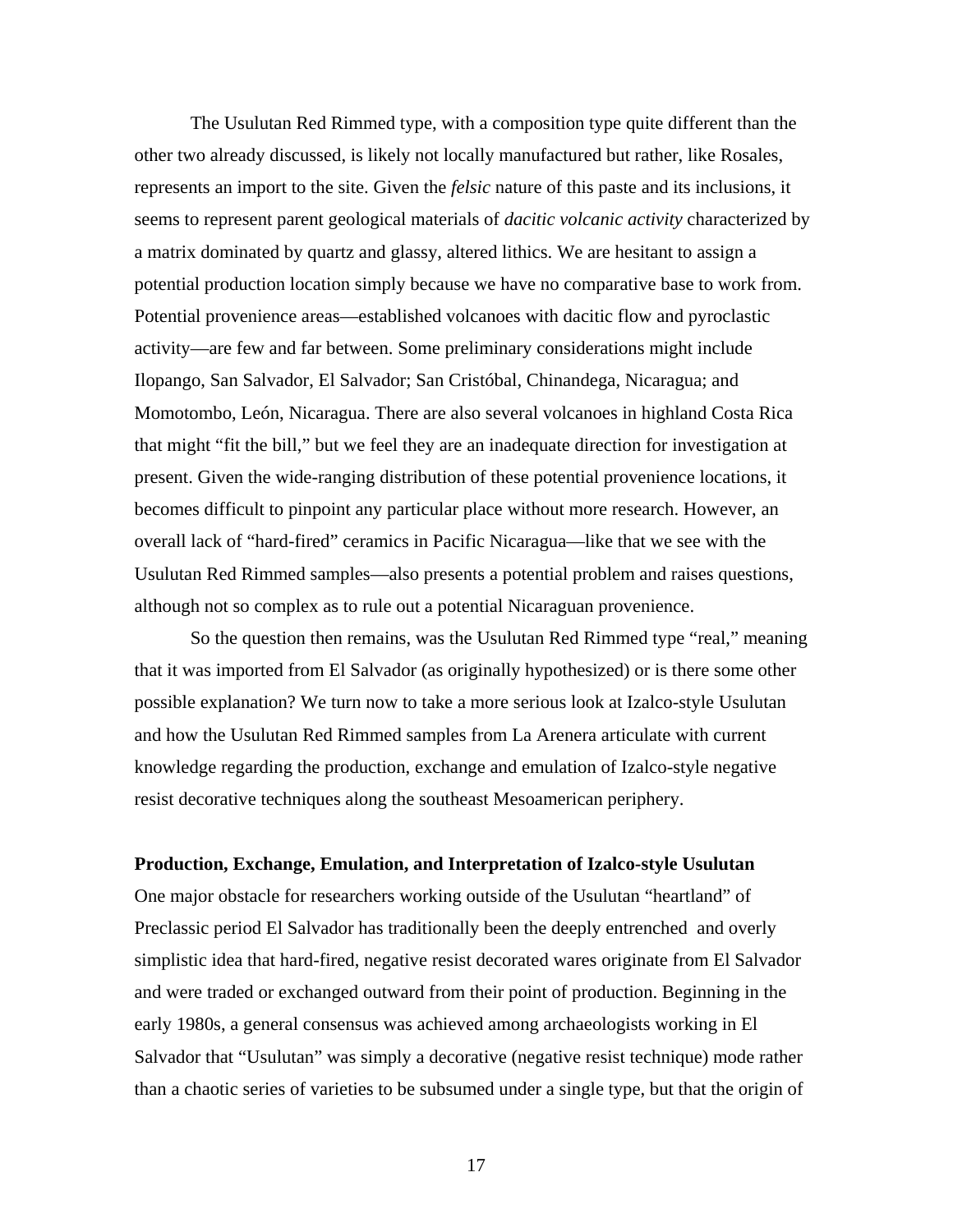this decorative mode was (perhaps as early as 1100 B.C.) western El Salvador. The developmental decorative sequence ranged from "early, relatively crude, simple line-andblob resist variants...to hard-fired, multiple-line resist Usulutan" (Demarest and Sharer 1982:813). This final stage of development is represented in the Izalco-style wares like the Red Rimmed samples from La Arenera.

Production of Usulutan (especially variants of the later Izalco style) across time, however, was not limited to western El Salvador. By roughly 200 B.C.–A.D. 50, the hardfired Izalco-style Usulutan was being both (sparingly) imported into and produced across the Mesoamerican southeast periphery including the sites of Chalchuapa, Santa Leticia, and Quelepa in El Salvador, as well as several sites in the Copan<sup>[6](#page-17-0)</sup>, La Entrada, Naco Valley, Ulua Valley, Santa Barbara, and Comayagua Valley regions of Honduras—where local typologies include names such as Muerdalo Orange and Bolo Orange (Cagnato 2008:52; Demarest and Sharer 1982; Goralski 2008:43–60, 70, Table 1). The existence of Izalco-style Usulutan throughout areas of El Salvador and Honduras led to the hypothesis—initially developed by E. Wyllys Andrews V—of a Late Preclassic period (post 300 B.C.) interaction sphere, based on production and distribution, called the "Uapala sphere" (Figure 6) (Cagnato 2008; Goralski 2008:88–90). This sphere is represented by ceramics, sites, and likely languages (Lenca) east of the Rio Lempa, in El Salvador and Honduras (the traditional southeast periphery), and is differentiated from the earlier Middle Preclassic "Provedencia and Miraflores spheres" of Maya-speaking Mesoamerica proper (western El Salvador and southwest Guatemala—the Usulutan "heartland") (Cagnato 2008:54; Goralski 2008:91).

Goralski (2008:71) states that Usulutan types throughout Honduras are known strictly from elite contexts, which has traditionally been interpreted as evidence for the importation of Usulutan into the country (as a status or prestige good) rather than local production/emulation. However, we now know that not only was most of the Usulutan produced locally but also that many of the imported Usulutan wares were produced at other sites within Honduras—with only trace amounts of El Salvadorian-produced wares

 $\overline{a}$ 

<span id="page-17-0"></span><sup>&</sup>lt;sup>6</sup> Cagnato (2008) notes that the development of locally-produced Izalco-style Usulutan in the Copan Valley is co-occurring with shoe-shaped, zoned bichrome jars—a point which may of particular interest to those working in Pacific Nicaragua in the later Late Bagaces and Sapoá periods (A.D. 500–1250) when shoeshaped pots become ubiquitous and co-occur with supposed imports of Ulua polychromes.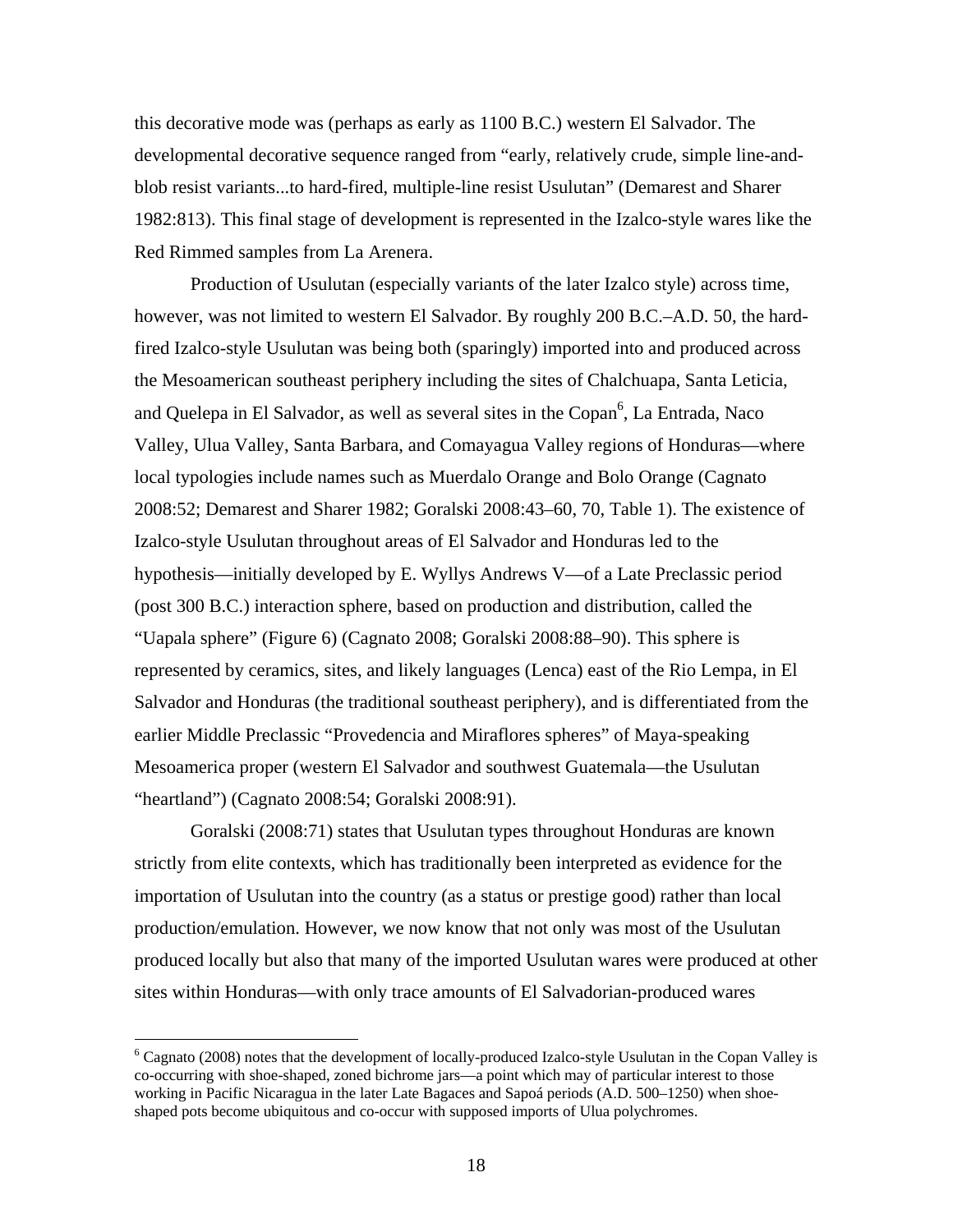(Cognato 2008; Goralski 2008:255). For example, at the site of El Guayabal in the Paraíso Valley of Honduras, researchers have discovered locally-produced Izalco-style Usulutan *and* imports from the Copan Valley and other places<sup>7</sup> (Cagnato 2008:68).



**Figure 6. Map of the Uapala Ceramic Sphere Boundaries (after Robinson 1988, in Goralski 2008:1992)** 

This new understanding of the Uapala-Usulutan sphere has also resulted in new interpretations. Cagnato (2008:93), for example, suggests that elite groups at El Guayabal might not have had the ability or necessity to import "real" Izalco-style Usulutan from El Salvador, instead making their own versions for an elite display of prestige goods. Emulation, she suggests, demonstrates knowledge of these fine wares and may reflect an elite desire to exhibit long-distance sociopolitical connections or to "fit in" to a broader regional trend. Goralski (2008:278) similarly suggests that the development of the Uapala-

 $\overline{a}$ 

<span id="page-18-0"></span> $^7$  Again, of interest is the fact that many of the "imported" sherds illustrated by Cagnato (2008, see fig. 4.6, for example) appear, macroscopically, quite similar to Vallejo polychrome from Sapoá period (A.D. 800– 1250) Pacific Nicaragua, a type whose production provenience is currently in question.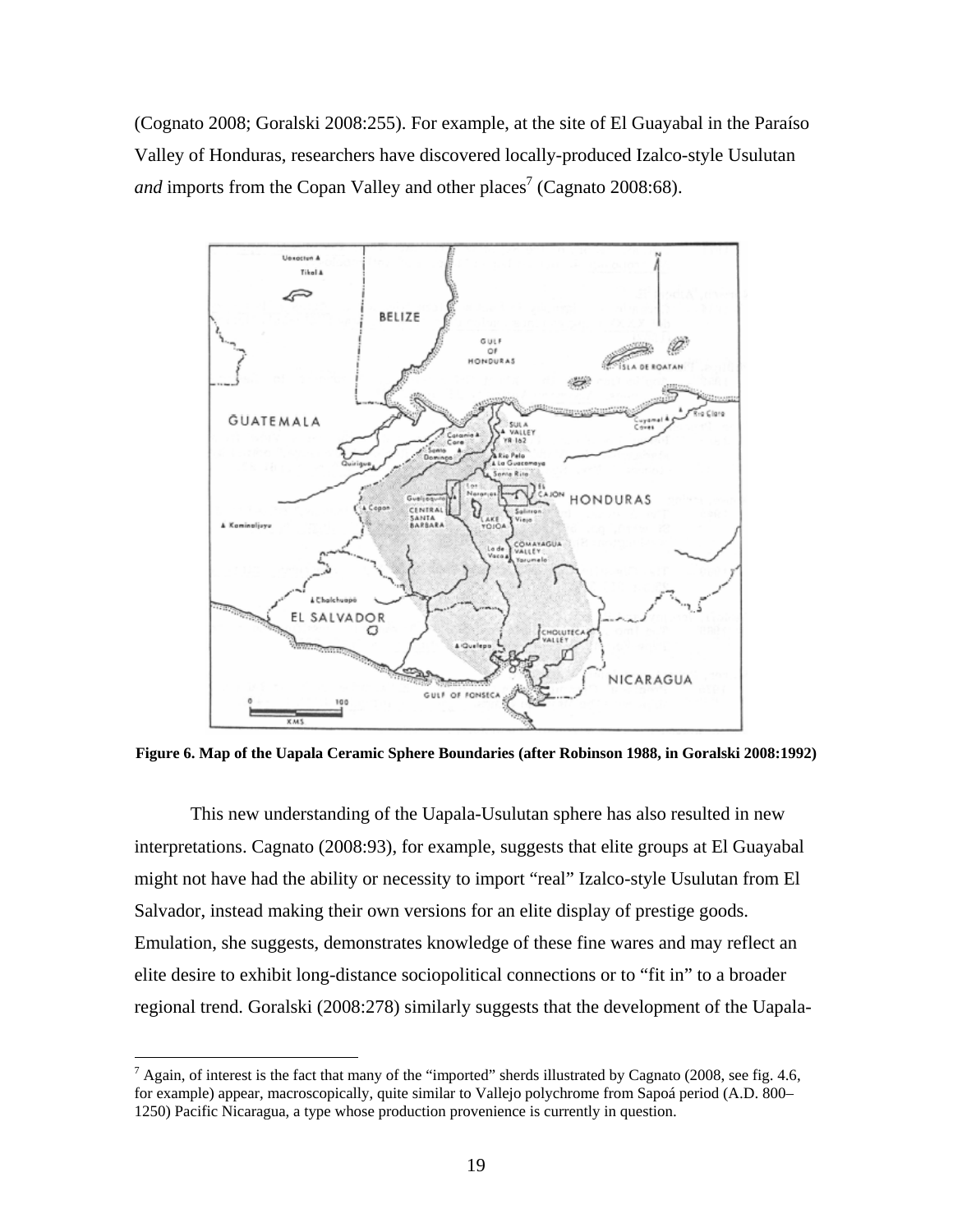Usulutan sphere is the result of both importation and emulation. The exchange of Usulutan within the sphere, however, may provide more intimate clues about the role of Usulutan as an elite good. Goralski (2008:284) suggests, based on production and distribution patterns, that Uapala-Usulutan was likely used as "daily serving vessels for elites to reinforce status differences, as a special service ware used in ritual feasts with other elites to force or renegotiate status differences, and as gifts given by elites to forge alliances and incur debts."

Given the recent exploration and interpretative developments of Late Preclassic Usulutan ceramics, how does this information helps us garner a better understanding of Usulutan wares at La Arenera? Can we articulate the presence of Usulutan wares in Pacific Nicaragua with the broader Uapala-Usulutan sphere operating to the north? While the results of the current project are strictly preliminary, we believe we can begin to posit potential interpretations, in the hope that they will drive further investigation and elaboration in the near future.

# **Interpreting Usulutan Ceramics at La Arenera**

In this paper we have demonstrated that at least one type, the "imitation" Usulutan from La Arenera, was likely locally produced based on geological and volcanic data from the area. We believe, again based on petrological composition, that the Red Rimmed Usulutan may have been produced in Pacific Nicaragua as well. Recent work by Craig Goralski (2011 personal communication) suggests that our interpretations are heading in the right direction, if not correct. In his compositional analysis of ceramics from throughout Honduras, and including samples from El Salvador, he found that conducting petrological analysis of the sherds was futile. The reasoning being that, in all cases, the paste was so fine and lacking any type of diagnostic inclusions that microscopic variation and composition was almost impossible to detect—the result forcing a compositional study almost completely based on chemical analysis (INAA). This was certainly not the case for the La Arenera samples (with ample diagnostic inclusions) which, based on Goralski's work, suggest that none of the sherds derived from a northern production source and were, most likely, produced within Pacific Nicaragua.

20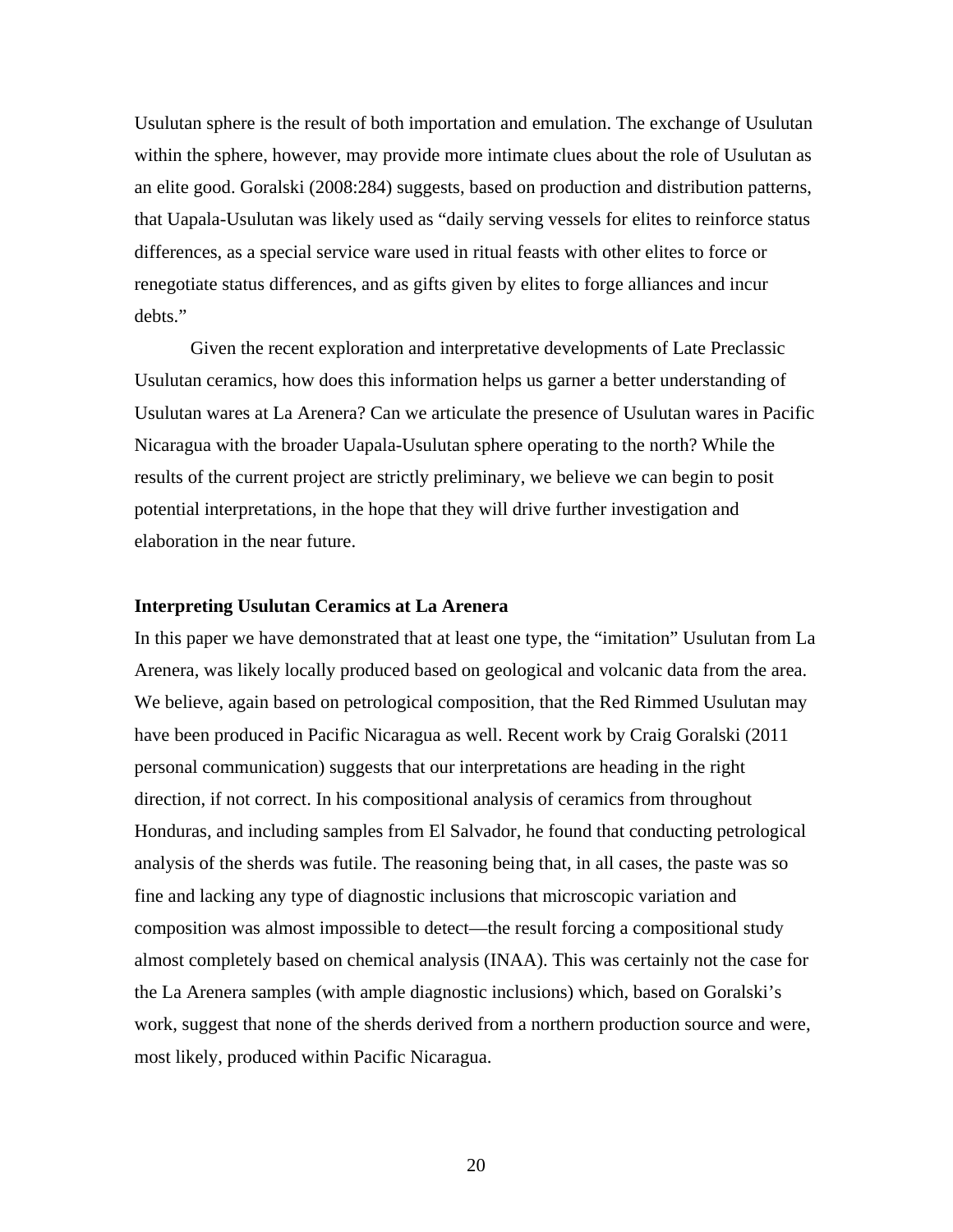Given the paucity of archaeological investigation at Tempisque period (Late Preclassic) sites in Nicaragua, it is currently impossible to know whether or not Usulutan decorated ceramics are limited to elite contexts, as is apparent for sites in Uapala ceramic sphere. However, the existence of two discrete paste types may favour an interpretation similar to that discussed by Goralski (2008:284). The co-occurrence of Nicaraguanproduced Izalco-style Usulutan wares and obsidian artifacts likely derived from Honduran sources implies a direct knowledge of the socioeconomic (at least, if not sociopolitical as well) framework operating to the north of La Arenera. It may be that leaders (chiefs?) were participating in a Pacific Nicaraguan version, or extension, of the Uapala-Usulutan interaction sphere, where locally-produced forms of this prestige good were somehow gifted or exchanged between leaders from different sites or political-economic zones (allied territories) in a social setting designed to foster new, or maintain existing, alliances and/or affiliations.

Supporting this hypothesis is the Rosales Zoned Engraved sample at La Arenera which, by all appearances, seems to be coming from the Granada or Rivas areas of the Isthmus of Rivas. Long viewed as a status or ritual ware, Rosales may have been another form of "elite" or leader exchange material. Healy (1980:239–241) also notes the occurrence of Usulutan Resist wares in the Rivas region. In fact he also forwards, in his paste descriptions, two discrete paste types—one a poor-quality imitation and the other a more "authentic"-looking paste. The dominant paste inclusions he notes are of feldspar and quartz, are not typically dominate compositional categories for the area but seem closer to those Red Rimmed types from La Arenera. It would be interesting to see if petrographic analyses could, in the future, define a relationship with the La Arenera samples.

Obviously there is much more work to be done and we realize that these preliminary analyses are merely that: preliminary. However, we feel that this project represents a good starting point—including a series of testable hypotheses—for exciting and informative future research.

# CONCLUSIONS

In this paper we have introduced the site of La Arenera, provided preliminary results of the first compositional analysis conducted on the site's ceramic assemblage, and attempted to

21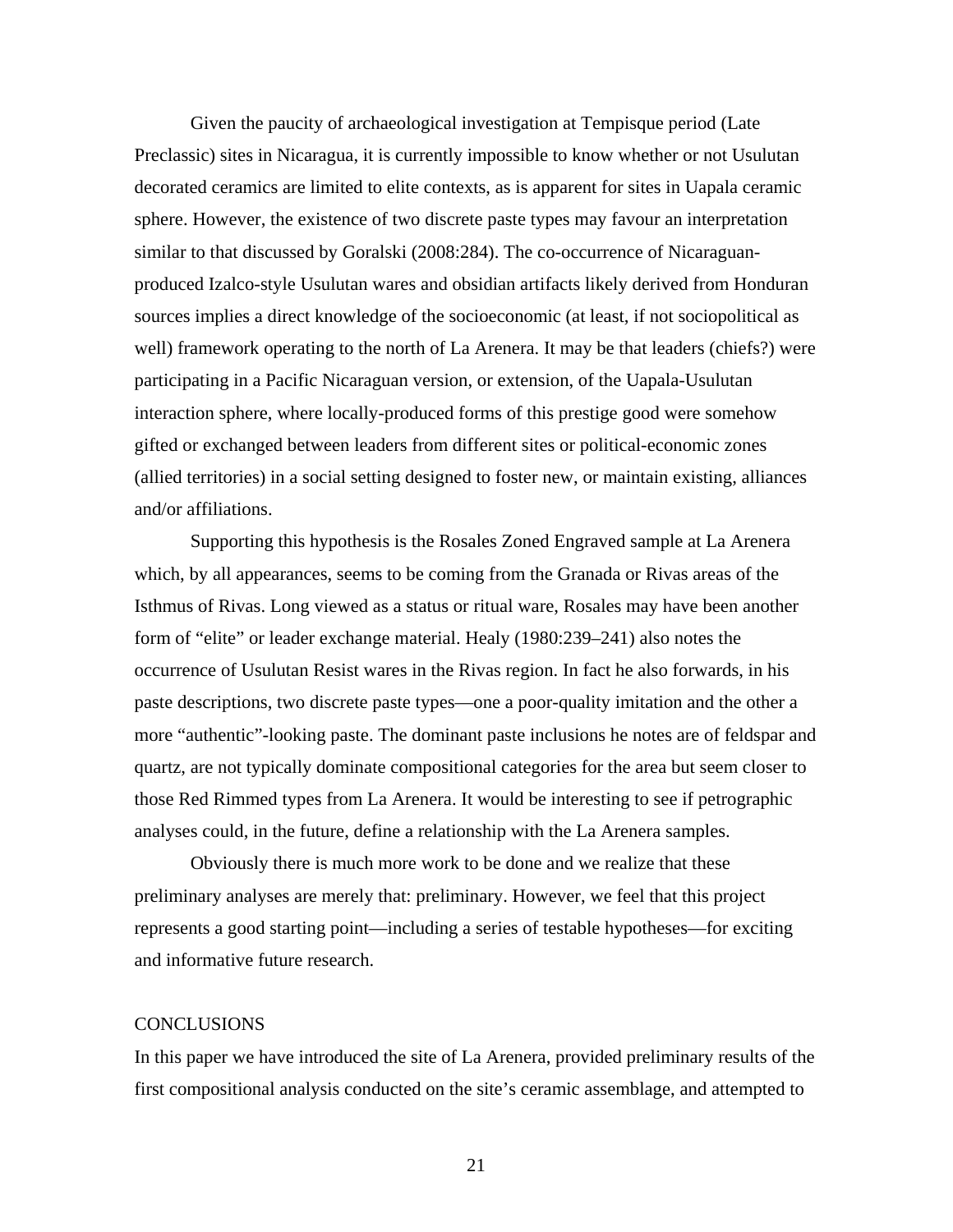geologically contextualize our findings. The result has been a more detailed understanding of the provenience of both Usulutan-type and Rosales Zoned Engraved ceramic types. We found that Rosales ceramics are likely being produced and imported into the site from somewhere in the Rivas-Granada area of the Isthmus of Rivas. Further we found that there are two distinct paste types for the Usulutan-style ceramics from the site, both of which appear likely to have likely been produced within Pacific Nicaragua. We are certainly not the first to suggest that Usulutan-style ceramics were produced in Pacific Nicaragua (see Healy 1988; Lange 1992). However, this is the first time (as far as we know) that this type of detailed petrological compositional provenience study has been conducted at the site level. Finally, we have attempted to articulate the preliminary results of the La Arenera study with the broader Uapala-Usulutan ceramic sphere of the Mesoamerican southeast periphery, suggesting that Izalco-style Usulutan wares may have served as prestige goods utilized locally for status differentiation and regionally as a tool for forming or maintaining sociopolitical and socioeconomic alliances and/or affiliations.

Comparative petrographic information from other regions—especially Honduras, El Salvador, and northwest Costa Rica—would be useful in supporting these provenience interpretations. We are hopeful that the results of ongoing INAA and XRD analyses will help clarify the compositional relatedness both within and between types from La Arenera, and with other regions for which compositional databases currently exist.

# **References**

Bishop, Ronald L., Frederick W. Lange, Suzanne Abel-Vidor, and Peter C. Lange 1992 Compositional Characterization of the Nicaraguan Ceramic Sample. In *The Archaeology of Pacific Nicaragua*, edited by Frederick W. Lange, Payson D. Sheets, Anibal Martinez, and Suzanne Abel-Vidor, pp. 135–162. University of New Mexico Press, Albuquerque.

Bishop, Ronald L., Frederick W. Lange, and Peter C. Lange

1988 Ceramic Paste Compositional Patterns in Greater Nicoya Pottery. In *Costa Rican Art and Archaeology: Essays in Honor of Frederick R. Mayer*, edited by Frederick W. Lange, pp. 14–44. Johnson Publishing, Boulder, CO.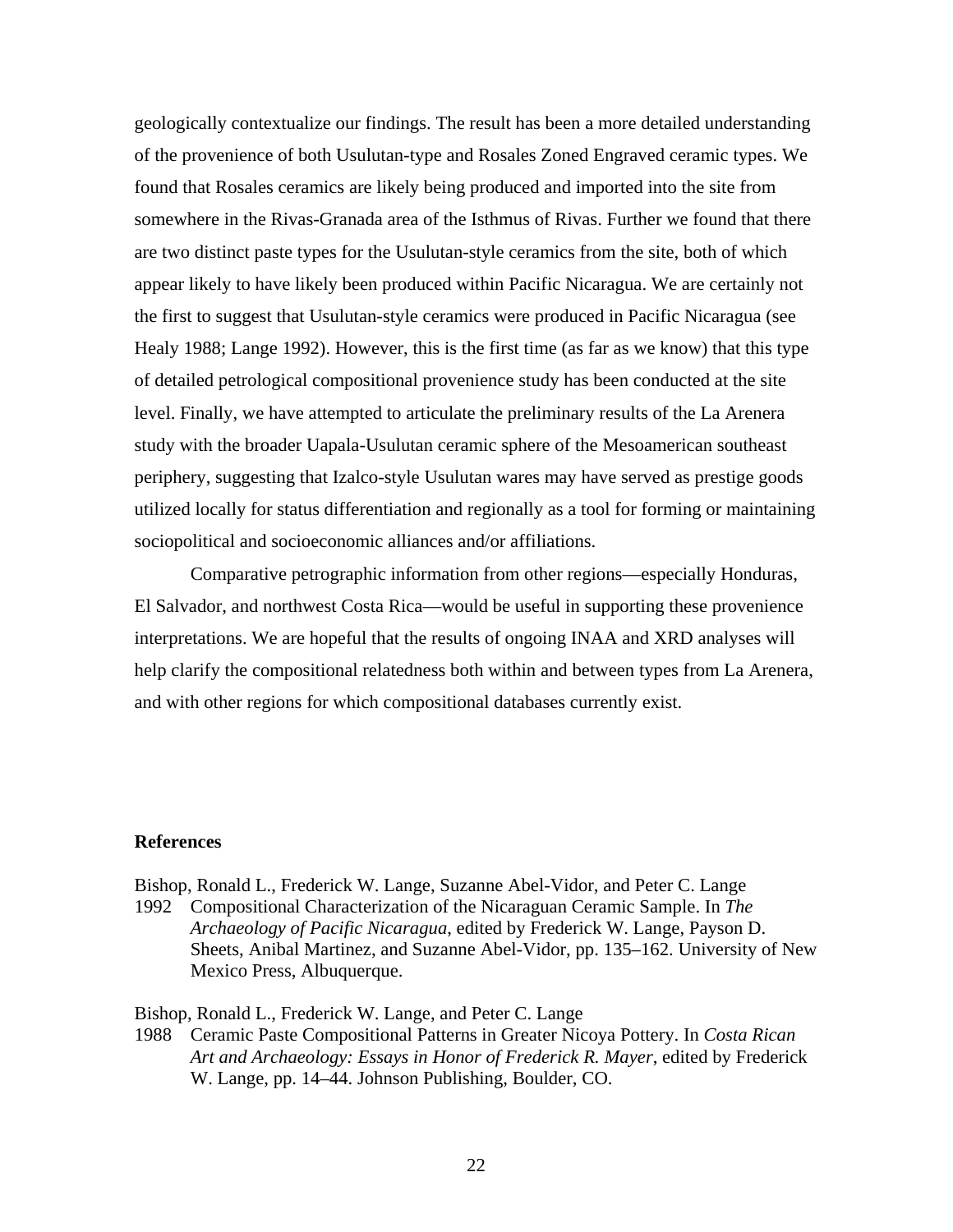Bishop, Ronald L., Robert L. Rands, and George R. Holley

1982 Ceramic Compositional Analysis in Archaeological Perspective. In *Advances in Archaeological Method and Theory, Vol. 5,* edited by Michael B. Schiffer, pp. 275– 329. Academic Press, New York.

# Cagnato, Clarissa

2008 *El Guayabal: Life at a Late Preclassic Center in the El Paraíso Valley, Honduras*. Unpublished M.A. thesis, Yale Graduate School of Arts and Sciences, New Haven, CT.

Demarest, Arthur A., and Robert J. Sharer

1982 The Origins and Evolution of Usulutan Ceramics. *American Antiquity* 47:810–822.

Dennett, Carrie L.

2009 *Hecho en el Pacífico de Nicaragua: Identifying Locally Produced Ceramics and Evidence for Exchange at Tepetate (N-GR-10)*. Poster presented at the 74<sup>th</sup> Annual Meeting of the Society for American Archaeology, Atlanta, GA.

Dennett, Carrie L., Geoffrey G. McCafferty, and Paul W.O. Hoskin

2008 *Preliminary Assessment of Ceramic Composition from the Santa Isabel site (800- 1250 CE), Pacific Nicaragua*. Paper presented at the 41<sup>st</sup> Annual Meeting of the Canadian Archaeological Association, Peterborough, ON.

Global Volcanism Program

2010 Smithsonian Institution, National Museum of Natural History: Global Volcanism Program. Electronic Document accessible from: http://www.volcano.si.edu/.

Goralski, Craig T.

2008 *An Examination of the Uapala-Usulutan Ceramic Sphere using Instrumental Neutron Activation Analysis*. Ph.D. dissertation, Department of Anthropology, The Pennsylvania State University, University Park, Pennsylvania.

Healy, Paul F.

- 1980 *Archaeology of the Rivas Region, Nicaragua*. Wilifred Laurier Press, Waterloo, ON.
- 1988 Greater Nicoya and Mesoamerica: Analysis of Selected Ceramics. In *Costa Rican Art and Archaeology: Essays in Honor of Frederick R. Mayer*, edited by Frederick W. Lange, pp.291–301. Regents of the University of Colorado, Boulder.

Knowlton, Norma E.

1996 Luna Polychrome. In *Paths to Central American Prehistory*, edited by Frederick W. Lange, pp. 143–176. University Press of Colorado, Boulder.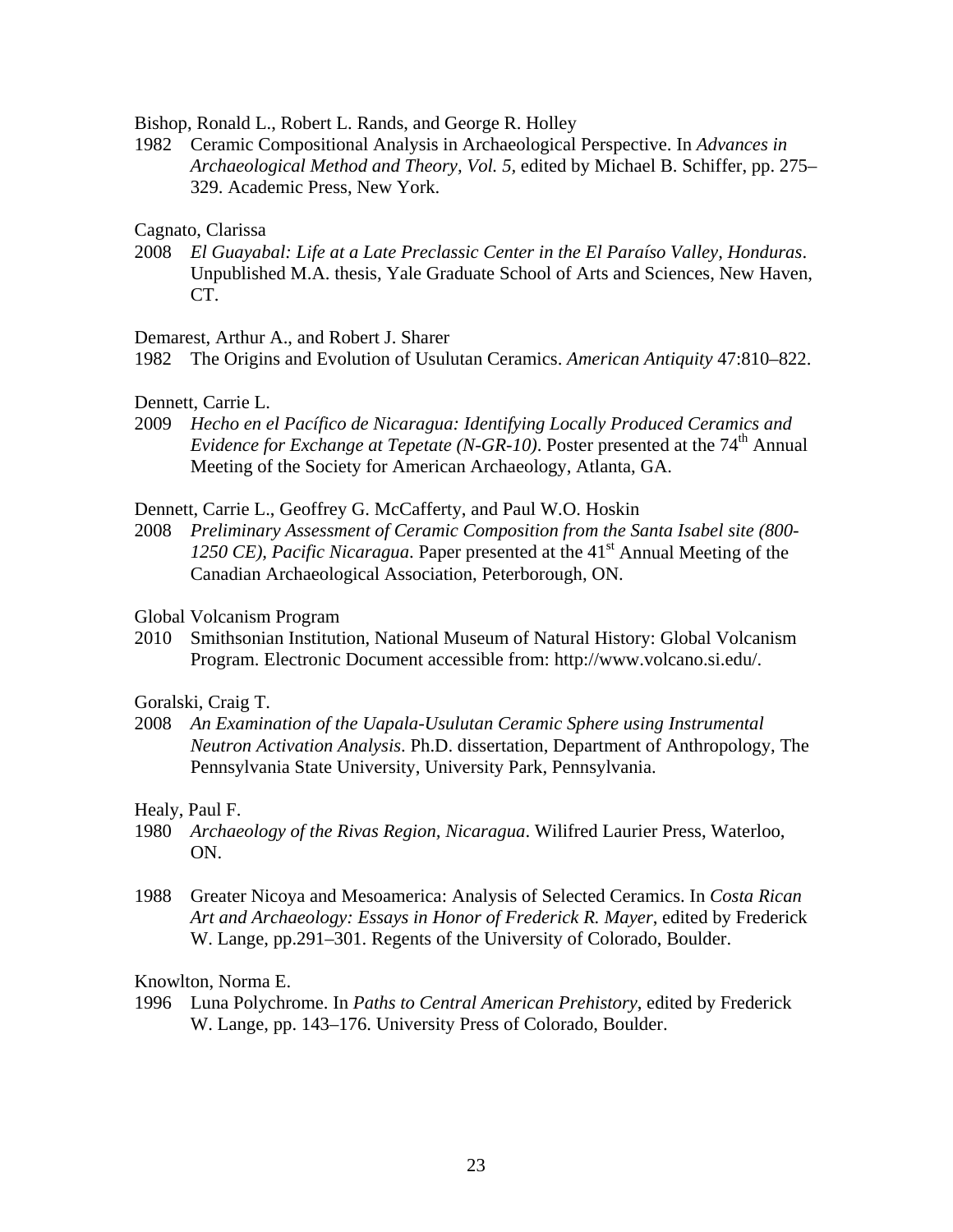Lange, Frederick W.

1992 The Search for Elite Personages and Site Hierarchies in Greater Nicoya. In *Wealth and Hierarchy in the Intermediate Area*, edited by Frederick W. Lange, pp. 109– 139. Dumbarton Oaks, Washington, DC.

Lothrop, Samuel K.

1926 *Pottery of Costa Rica and Nicaragua*. Museum of the American Indian, Memoir No. 8, 2 vols. Heye Foundation, New York.

McCafferty, Geoffrey G.

2009 La Arenera, Nicaragua. Online resource, http://arky.ucalgary.ca/mccafferty/miscellaneous/la-arenera-nicaragua

McCafferty, Geoffrey G., and Silvia Salgado González

2000 *Reporte preliminar de la evaluación del sitio La Arenera (N-MA-65) realizada del 4 al 8 de julio del 2000*. Report submitted to Patrimonio Cultural, Instituto Nicaragüense de Cultura, Managua, Nicaragua.

Norweb, Albert H.

1964 Ceramic Stratigraphy in Southwestern Nicaragua. In *Actas y memorias: 35th International Congress of Americanists* 1:551–561.

Rausch, Juanita, and Hans-Ulrich Schmincke

2010 Nejapa Tephra: The Youngest (c. 1 ka BP) Highly Explosive Hydroclastic Eruption in Western Managua (Nicaragua). *Journal of Volcanology and Geothermal Research* 192:159–177.

Salgado González, Silvia

1996 The Ayala Site: A Bagaces Period Site near Granada, Nicaragua. In *Paths to Central American Prehistory*, edited by Frederick W. Lange, pp. 191–220. University of Colorado Press, Boulder.

Steinbrenner, Larry L.

2010 *Potting Traditions and Cultural Continuity in Pacific Nicaragua, A.D. 800–1350*. Ph.D. dissertation, Department of Archaeology, University of Calgary, Calgary, AB.

Stoltman, James B.

- 1989 A Quantitative Approach to the Petrographic Analysis of Ceramic Thin Sections. *American Antiquity* 54:147–160.
- 1991 Ceramic Petrography as a Technique for Documenting Cultural Interaction: An Example from the Upper Mississippi Valley. *American Antiquity* 56:103–120.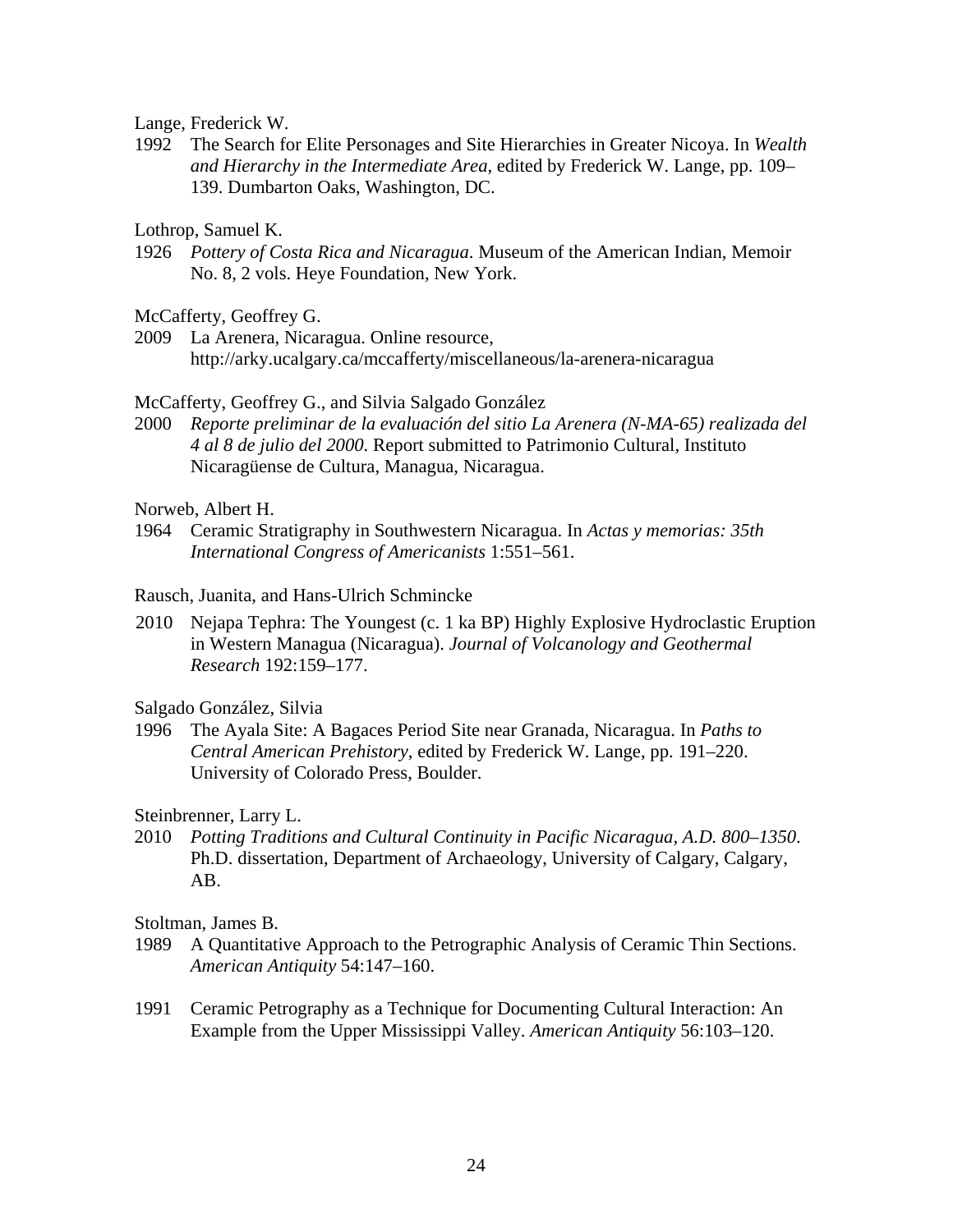# **Appendix 1**

Volcano and Lava Flow Types including brief Descriptions of their Chemical Composition and Associated Rock Types and Rock-Forming Minerals.

| <b>Volcano</b>                 | <b>Lava Flow</b> | <b>Chemical</b>                                                                                                                                 | <b>Associated</b>                                                                                                                                                                                                                                                                                                                                                                                                                                                                               | <b>Associated</b>                                                                                                                                                                                                        |
|--------------------------------|------------------|-------------------------------------------------------------------------------------------------------------------------------------------------|-------------------------------------------------------------------------------------------------------------------------------------------------------------------------------------------------------------------------------------------------------------------------------------------------------------------------------------------------------------------------------------------------------------------------------------------------------------------------------------------------|--------------------------------------------------------------------------------------------------------------------------------------------------------------------------------------------------------------------------|
| <b>Type</b>                    | <b>Type</b>      | Composition &                                                                                                                                   | Igneous & Volcanic Rock                                                                                                                                                                                                                                                                                                                                                                                                                                                                         | <b>Rock-Forming</b>                                                                                                                                                                                                      |
|                                |                  | <b>Description</b>                                                                                                                              |                                                                                                                                                                                                                                                                                                                                                                                                                                                                                                 | <b>Minerals</b>                                                                                                                                                                                                          |
| <b>Basaltic</b>                | Mafic            | - High Iron and<br>Magnesium<br>Content<br>-Low Silica and<br>Aluminum                                                                          | <b>Dark Coloured Groundmass</b><br>-Basalt (often with phenocrysts of<br>plagioclase and olivine)<br>-Gabbro (Igneous. It usually contains                                                                                                                                                                                                                                                                                                                                                      | -Plagioclase<br>Feldspar (major)<br>-Olivine (major)<br>-Clinopyroxene                                                                                                                                                   |
|                                |                  | Content                                                                                                                                         | pyroxene [mainly clino], plagioclase,<br>amphibole, and olivine)<br>-Basalt Tuff<br>-Scoria (am almost frothy basalt)                                                                                                                                                                                                                                                                                                                                                                           | Accessory<br>Minerals:<br>-Biotite Mica,<br>Hornblende, and<br>Orthopyroxene<br>(minor)                                                                                                                                  |
| Dacitic<br>and/or<br>Rhyolitic | Felsic           | - High Silica,<br>Aluminum,<br>Potassium,<br>Calcium, and<br>Sodium Content<br>-Low Iron and<br>Magnesium<br>Content                            | <b>Light Coloured Groundmass</b><br>(generally crystalline to glassy)<br>-Dacite (sodic plagioclase and quartz<br>-phyric, often with less alkali<br>feldspar)<br>-Rhyolite (quartz and alkali feldspar-<br>phyric)<br>-Rhyolitic Tuff<br>-Pumice (from gassy lava)<br>-Ash (majority of pyroclastic ash is<br>Felsic)<br>-Ignimbrite (pyroclastic flow)<br>-Also includes Granite (Igneous) and<br>Obsidian                                                                                    | -Quartz (major)<br>-Alkali Feldspar<br>(major)<br>-Muscovite Mica<br>-Sodic Plagioclase<br>Feldspar<br>Accessory (and<br>phenocryst)<br>Minerals:<br>-Orthopyroxene,<br>Hornblende, and<br>Biotite Mica.<br>Magnetite(?) |
| Andesitic                      | Intermediate     | -Intermediate<br>between Mafic<br>and Felsic,<br>Generally with<br>Higher Iron and<br>Magnesium<br>Content.<br>-Tendency to<br>Form Phenocrysts | Tendency Toward Darker,<br>Porphyritic Groundmass<br>-Andesite (type differentiated by the<br>dominant phenocryst mineral,<br>generally plagioclase + one or more<br>mafic minerals such as<br>orthopyroxene [high], hornblende<br>and olivine [moderate], and biotite<br>[trace])<br>-Andesitic Tuff (dark, often<br>decomposed glassy matrix)<br>-Trachyte<br>-Diorite (Igneous and associated<br>with Gabbro, it generally contains<br>plagioclase, biotite, hornblende,<br>and/or pyroxene) | <b>Emphasis on Mafic</b><br>Rock-Forming<br>Minerals<br>-Plagioclase<br>Feldspar<br>-Orthopyroxene<br>-Hornblende<br>(moderate)<br>Accessory<br>Minerals:<br>-Magnetite,<br>Olivine, and Biotite<br>Mica                 |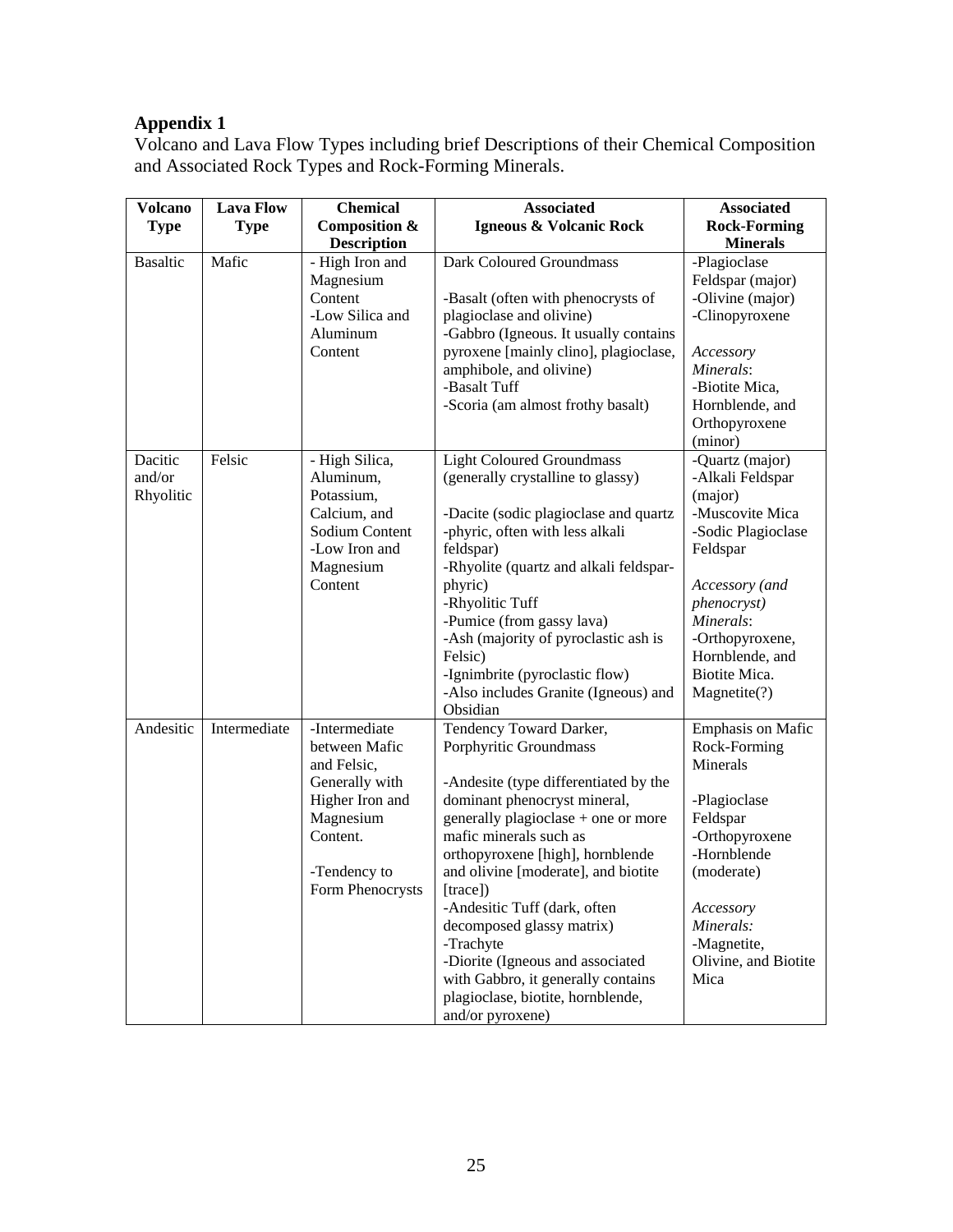# **Appendix 2**

# Preliminary Individual Thin Section Descriptions

## *AR1 – Usulutan Red Rimmed*

## *General –*

This sample presents a well-sorted, iron-rich clay matrix dominated by silt-sized grains. Many wide voids in the fabric appear to be a combination of both firing effects and the loss of mineral and/or lithic materials during thin section preparation. This sherd also shows a thick reduced core in cross section.

### *Lithic Inclusions –*

The only lithic inclusions encountered in this thin section were infrequent iron-stained, decomposing and/or altered volcanic glass. The extreme erosion makes it difficult to say anything more about these.

## *Mineral Inclusions –*

The matrix is dominated by tiny fragments of opaque, quartz, biotite, and devitrified (showing yellow to orange with no extinction under crossed polars) materials. Potential temper appears to be comprised of larger, evenly distributed, and predominantly subangular to subround quartz grains. These are accompanied by frequent, and equally large, opaque grains (likely magnetite), hematite, round ferrous inclusions (likely ochre) and, rarely, well-weathered biotite mica (pleochroism under plane polar light is yellow to orange). There is a single sand-to-gravel size angular calcite fragment.

*Other Inclusions* – Two instances of u-shaped shell fragments.

## *AR2 – Usulutan Red Rimmed*

#### *General –*

Similar to AR1, with the exception of no obvious shell inclusions and the presence of additional lithic materials. This sample presents a well-sorted, iron-rich clay matrix dominated by silt-sized grains.

## *Lithic Inclusions –*

Lithics encountered include infrequent iron-stained, decomposing and/or altered volcanic glass. The extreme erosion makes it difficult to say anything more about these. Also present were very large welded, porphyritic tuff materials containing (what appear to be) quartz phenocrysts and elongate feldspar microliths. Here the constituent minerals were difficult to identify because they were masked by an iron-stained glassy matrix. There were, however, additional examples of clear-glass vitric tuff with tiny quartz phenocrysts.

## *Mineral Inclusions –*

The matrix is dominated by tiny fragments of opaque, quartz, biotite, and devitrified (showing yellow to orange with no extinction under crossed polars) materials. Potential temper appears to be comprised of larger, evenly distributed, and predominantly subangular to subround quartz grains. These are accompanied by frequent, and equally large, opaque grains (likely magnetite), hematite, round ferrous inclusions (likely ochre) and, rarely, well-weathered biotite mica (pleochroism under plane polar light is yellow to orange).

## *AR3 – Usulutan Red Rimmed*

#### *General –*

Almost identical to AR1 – Usulutan Red Rimmed. This sample presents a well-sorted, iron-rich clay matrix dominated by silt-sized grains.

## *Lithic Inclusions –*

The only lithic inclusions encountered in this thin section were infrequent iron-stained, decomposing and/or altered volcanic glass. The extreme erosion makes it difficult to say anything more about these.

## *Mineral Inclusions –*

The matrix is dominated by tiny fragments of opaque, quartz, biotite, and devitrified (showing yellow to orange with no extinction under crossed polars) materials. Potential temper appears to be comprised of larger, evenly distributed, and predominantly subangular to subround quartz grains. These are accompanied by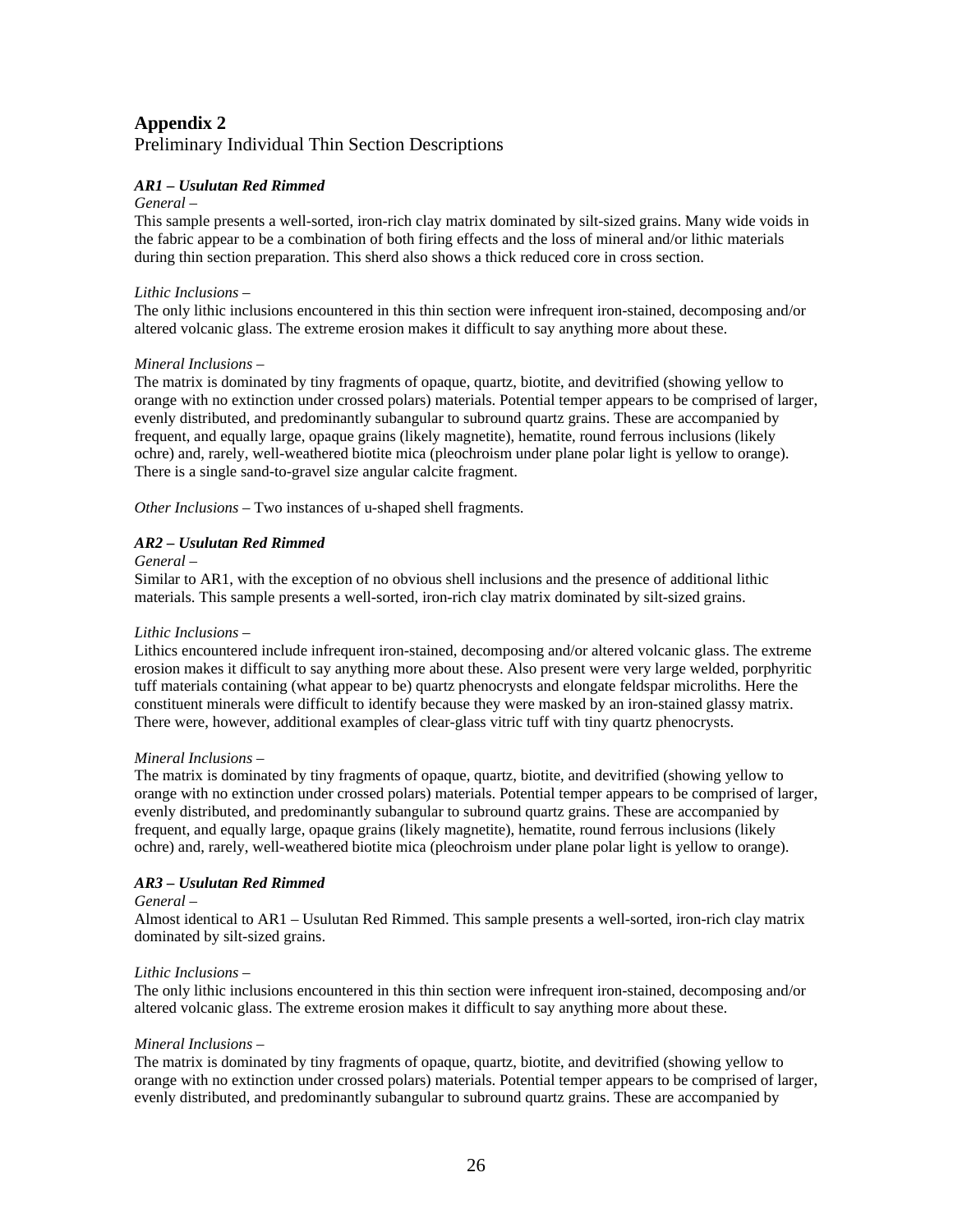frequent, and equally large, opaque grains (likely magnetite), hematite, round ferrous inclusions (likely ochre) and, rarely, well-weathered biotite mica (pleochroism under plane polar light is yellow to orange).

*Other Inclusions* – One instance of a u-shaped shell fragment.

## *AR4 – Usulutan Red Rimmed*

#### *General –*

Similar to the other Usulutan Red Rimmed samples (AR1, 2, 3, and 5), with the exception of a high feldspar component. This sample presents a well-sorted, iron-rich clay matrix dominated by silt-sized grains. This sample demonstrates a very large, carbon-rich reduced core.

## *Lithic Inclusions –*

Lithics encountered include infrequent iron-stained and heavily weathered tuff-like inclusions. Other large glassy inclusions were apparent with heavily weathered, elongate feldspar phenocrysts coupled with fragments of biotite mica.

## *Mineral Inclusions –*

The matrix is dominated by tiny fragments of opaque, quartz, biotite, and devitrified (showing yellow to orange with no extinction under crossed polars) materials. Potential temper appears to be comprised of larger, evenly distributed, and predominantly subangular to subround quartz grains. These are accompanied by frequent, and equally large, opaque grains (likely magnetite), hematite, round ferrous inclusions (likely ochre) and, rarely, well-weathered biotite mica (pleochroism under plane polar light is yellow to orange). Also evident are frequent and very large sand-sized feldspar grains.

## *AR5 – Usulutan Red Rimmed*

#### *General –*

Similar to AR1, 2, and 3. This sample presents a well-sorted, iron-rich clay matrix dominated by silt-sized grains.

#### *Lithic Inclusions –*

Lithics encountered include infrequent iron-stained, decomposing and/or altered volcanic glass. The extreme erosion makes it difficult to say anything more about these. There were, however, additional examples of clear-glass vitric tuff with tiny quartz and/or orthoclase feldspar phenocrysts.

#### *Mineral Inclusions –*

The matrix is dominated by tiny fragments of opaque, quartz, biotite, and devitrified (showing yellow to orange with no extinction under crossed polars) materials. Potential temper appears to be comprised of larger, evenly distributed, and predominantly subangular to subround quartz grains. These are accompanied by frequent, and equally large, opaque grains (likely magnetite), hematite, round ferrous inclusions (likely ochre) and, rarely, well-weathered biotite mica (pleochroism under plane polar light is yellow to orange).

## *AR6 – Usulutan*

#### *General –*

This sample presents a highly congested, moderately sorted clay matrix dominated by large (upper end silt and sand) sized lithic and mineral inclusions. This paste can perhaps best be described as a "chunky kaleidoscope of colour." The matrix is, literally, overwhelmed by inclusions (temper?).

#### *Lithic Inclusions –*

Lithics encountered include a number of large (large silt to sand sized) volcanic clastic and igneous inclusions. No single type seems to dominate but, rather, there is a mix of: weathered and iron-stained, welded tuff; scoria (made up of devitrified materials, feldspar mircolites, and opaques in a glassy matrix); plagioclase-phyric andesite (meaning andesite where the dominant phenocrysts are plagioclase feldspar); pyroxene-phyric basalt (massive pyroxene phenocrysts). There is another lithic material that I am presently unable to identify—possibly chalk.

*Mineral Inclusions –*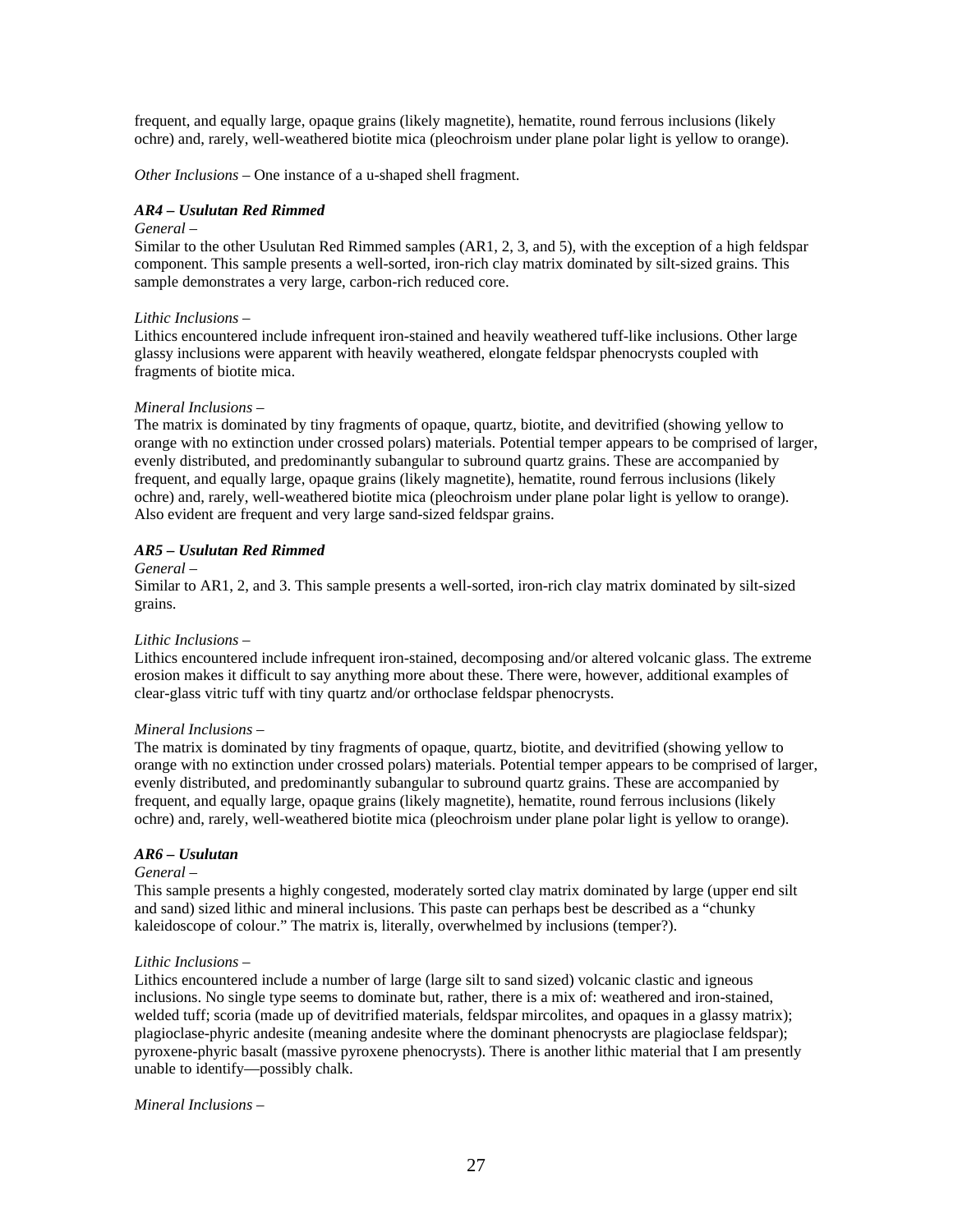Competing with the lithic material for presence in this clay matrix are predominantly large, sand-sized pieces of plagioclase feldspar and both ortho- and clino-pyroxene. Additional silt-sized and infrequent minerals encountered include amphibolite (likely hornblende) and olivine.

## *AR7 – Usulutan*

## *General –*

This sample presents a well-sorted, fine (smaller silt sized) grained clay matrix. The production of this thin section resulted in a sample ground so thin that it is difficult to discern much beyond some basic optical properties.

## *Lithic Inclusions –*

There were no diagnostic lithic materials visible in the sample (although there are likely at least some there in the actual sherd).

## *Mineral Inclusions –*

The matrix is completely dominated by a fairly homogenous mix of tiny fragments of feldspar (with the odd larger piece), what appears to be hematite, opaque inclusions (likely magnetite), pyroxene, and quartz—all in decreasing quantities.

## *AR8 – Usulutan*

## *General –*

This sample presents a fairly well-sorted clay matrix consisting of predominantly silt-sized inclusions.

## *Lithic Inclusions –*

Lithic materials are poorly represented in the matrix with only rare occurrences of well-rounded scoria, basalt, tuff, and andesite.

## *Mineral Inclusions –*

The matrix is spackled with tiny bits of mineral that demonstrate high  $(3<sup>rd</sup>$  order interference colours) birefringence under crossed polars (muscovite or olivine?) that are likely native to the clay. The majority of silt-sized inclusions include plagioclase feldspar, olivine, and fragments of devitrified material. Less frequent larger, sand-sized entities are predominantly plagioclase feldspar, with slightly lesser amounts of orthopyroxene and infrequently occurring clinopyroxene.

# *AR9 – Usulutan*

## *General –*

Highly similar to AR6, this sample presents a highly congested, moderately sorted clay matrix dominated by large (upper end silt and sand) sized lithic and mineral inclusions. This paste can perhaps best be described as a "chunky kaleidoscope of colour." The matrix is, literally, overwhelmed by inclusions (temper?).

## *Lithic Inclusions –*

Lithics encountered include a number of large (large silt to sand sized) volcanic clastic and igneous inclusions. No single type seems to dominate but, rather, there is a mix of: weathered and iron-stained, welded tuff; scoria (made up of devitrified materials, feldspar mircolites, and opaques in a glassy matrix); plagioclase-phyric andesite (meaning andesite where the dominant phenocrysts are plagioclase feldspar); pyroxene-phyric basalt (massive pyroxene phenocrysts).

## *Mineral Inclusions –*

Competing with the lithic material for presence in this clay matrix are predominantly large, sand-sized pieces of plagioclase feldspar and both ortho- and clino-pyroxene. Additional silt-sized and infrequent minerals encountered include amphibolite (likely hornblende) and olivine.

# *AR10 – Usulutan*

# *General –*

Again similar to AR6 and AR9, this sample presents a highly congested, moderately sorted clay matrix dominated by large (upper end silt and sand) sized lithic and mineral inclusions. This paste can perhaps best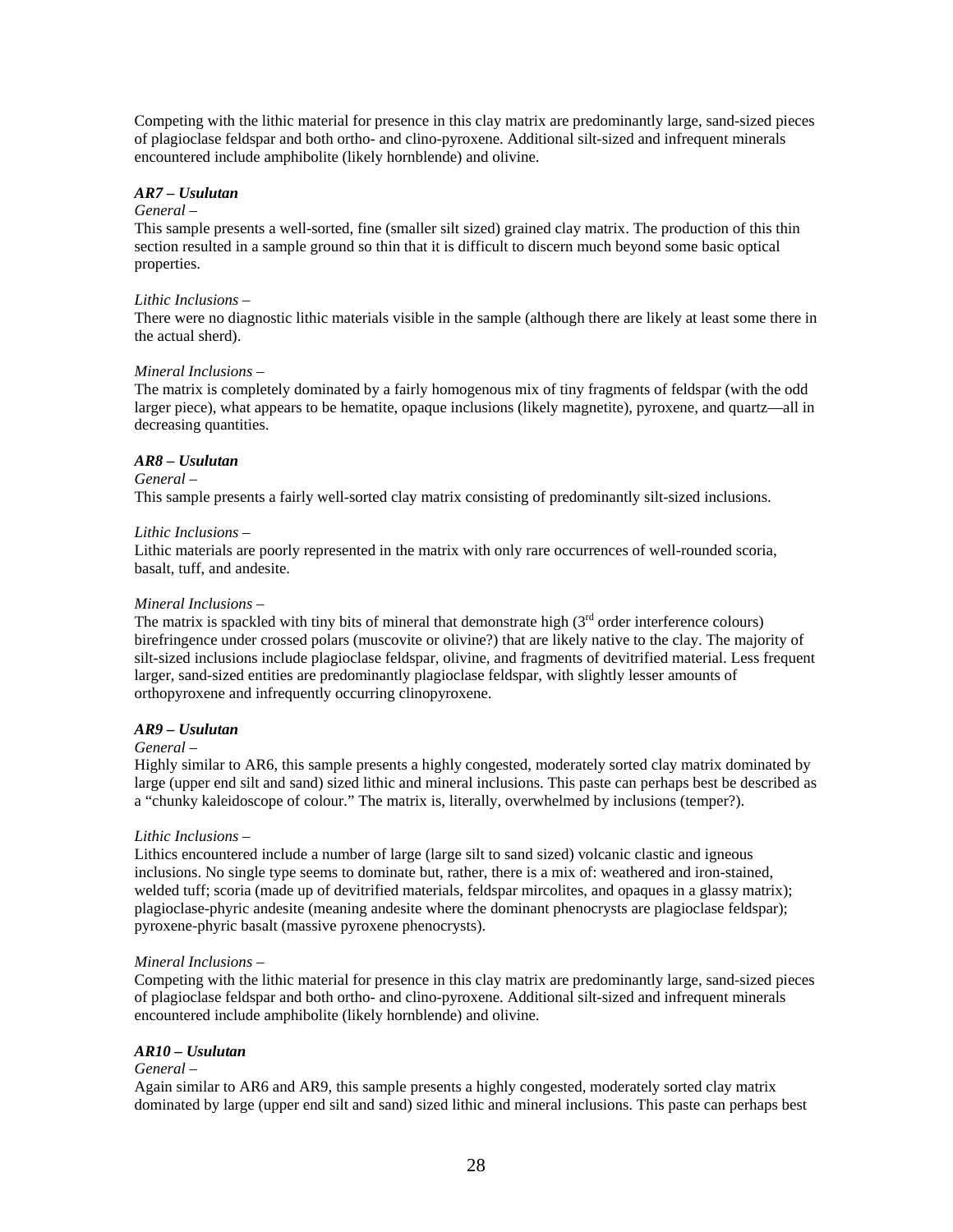be described as a "chunky kaleidoscope of colour." The matrix is, literally, overwhelmed by inclusions (temper?).

## *Lithic Inclusions –*

Lithics encountered include a number of large (large silt to sand sized) volcanic clastic and igneous inclusions. No single type seems to dominate but, rather, there is a mix of: weathered and iron-stained, welded tuff; scoria (made up of devitrified materials, feldspar mircolites, and opaques in a glassy matrix); plagioclase-phyric andesite (meaning andesite where the dominant phenocrysts are plagioclase feldspar); pyroxene-phyric basalt (massive pyroxene phenocrysts).

## *Mineral Inclusions –*

Competing with the lithic material for presence in this clay matrix are predominantly large, sand-sized pieces of plagioclase feldspar and both ortho- and clino-pyroxene. Additional silt-sized and infrequent minerals encountered include amphibolite (likely hornblende) and olivine.

## *AR11 – Usulutan*

## *General –*

This sample presents an iron-rich matrix with many voids (elongate fissures) and is dominated by large mineral and, less frequently, lithic inclusions.

## *Lithic Inclusions –*

Lithic materials encountered include scoria, basalt, tuff, and a few instances of unidentified volcanic lithic fragments.

#### *Mineral Inclusions –*

Large sand-sized chunks of subangular and angular plagioclase feldspar dominate this matrix. Most of these inclusions have a lithic "rind" and probably represent dislodged or eroded andesite phenocrysts. Other large mineral inclusions are opaques and, infrequently, weathered and/or altering pyroxenes.

## *AR12 – Rosales Zoned Engraved*

## *General –*

This sample can best be described as having an iron-rich clay matrix dominated by "ugly and chunky", heavily altered and/or decomposed and iron-stained mineral and lithic inclusions.

## *Lithic Inclusions –*

Lithic materials include iron-stained round and subround pumice fragments, scoria, and one other currently unidentifiable igneous rock type. The frothy pumice inclusions are characterized by their "puffy" appearance and well rounded glassy vesicles.

## *Mineral Inclusions –*

This sample is dominated by large, sand-sized plagioclase and altered plagioclase feldspar inclusions. Also present are examples of large, well-rounded hematite and, notably less frequently, biotite mica, clinopyroxene, and orthopyroxene.

## *AR13 – Rosales Zoned Engraved*

## *General –*

Unique to the entire analysis of La Arenera thin sections, this sample presents an ash-tempered matrix with well sorted tiny mineral inclusions. The ash tempering is discernable by the diagnostic shards of curved and altered glass that once made up the glassy structure surrounding gas bubbles.

## *Lithic Inclusions –*

The only lithic inclusions present in this sample are small fragments of iron-stained and devitrified volcanic materials, perhaps altered tuff (?).

*Mineral Inclusions –*